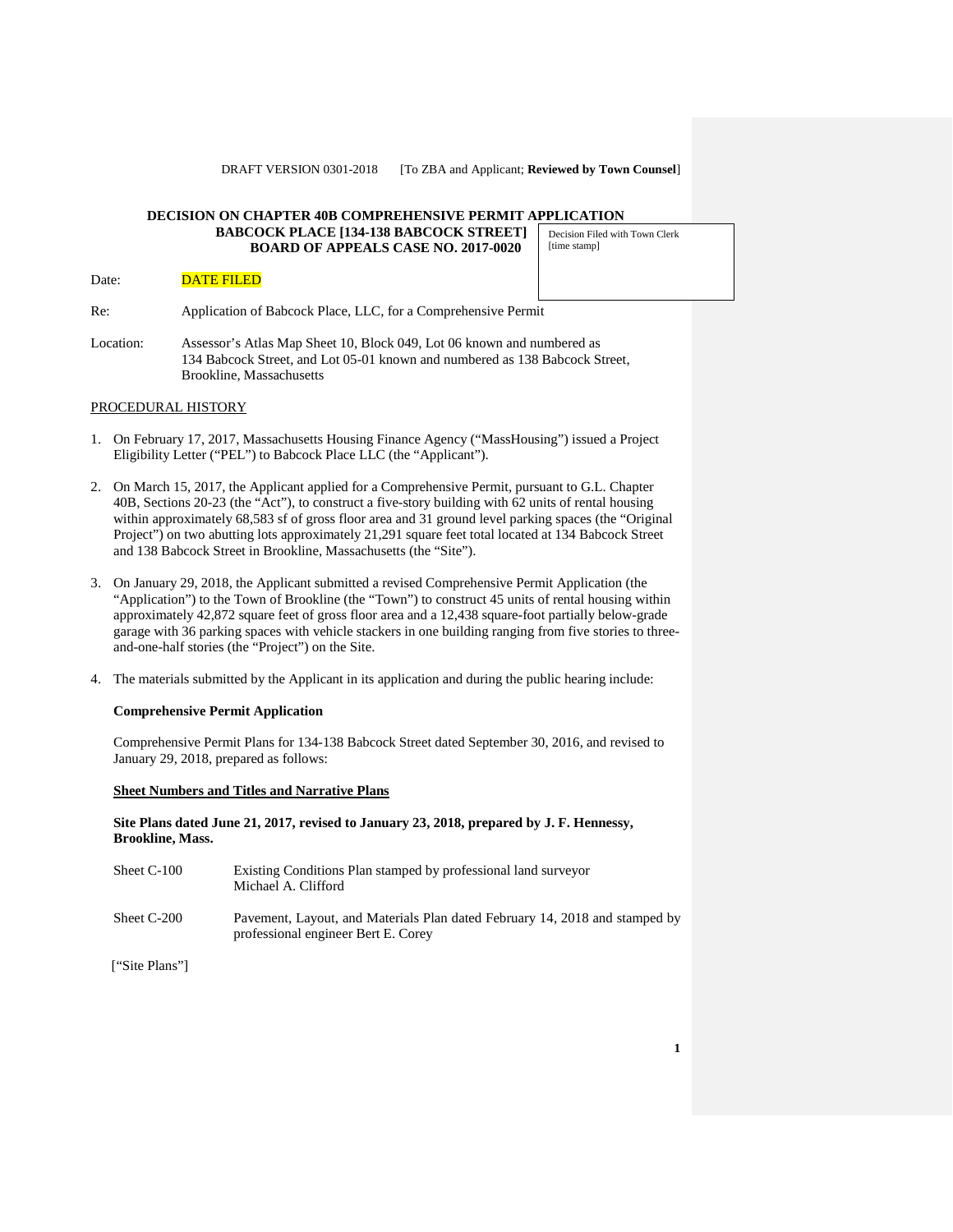### **Stormwater Management Design and Runoff Calculations Report dated November 15, 2017 and revised January 23, 2018 and prepared and stamped by professional engineer Bert E. Corey of Schofield Brothers, Framingham, Mass.**

Sheet C-300 Utilities & Grading Plan dated February 14, 2018 and stamped by professional engineer Bert E. Corey

["Stormwater Management Plan"]

### **Architectural Plans dated September 30, 2016 revised to February 14, 2018, prepared by Cube 3 Lawrence, Mass. and stamped by registered architect Aaron Bancroft.**

| Sheet A-003 | Unit Mix                         |
|-------------|----------------------------------|
| Sheet A-081 | Atlas Plan – Ground Floor        |
| Sheet A-081 | Atlas Plan – Typical Upper Floor |
| Sheet A-101 | Ground Floor Plan [garage]       |
| Sheet A-102 | Second Floor Plan                |
| Sheet A-103 | Third Floor Plan                 |
| Sheet A-104 | Fourth Floor Plan                |
| Sheet A-105 | Fifth Floor Plan                 |
| Sheet A-106 | Roof Plan                        |
| Sheet A-200 | Conceptual Rendering             |
| Sheet A-201 | <b>Building Elevations</b>       |
| Sheet A-202 | <b>Building Elevations</b>       |
| Sheet A-300 | <b>Project Site Sections</b>     |
| Sheet A-600 | <b>Typical Units Plans</b>       |

["Architectural Plans"]

### **Landscape plan dated February 14, 2018 and prepared and stamped by registered landscape architect Nelson Hammer of Hammer+Walsh Design Inc., Boston, Mass..**

| Sheet L 101 | Landscape Plan [and abutting structures]                              |
|-------------|-----------------------------------------------------------------------|
| Sheet L 102 | Landscape Plan                                                        |
| Sheet L 103 | Tree Survey [with trees to be eliminated for construction of Project] |
| Sheet L 201 | Landscape Details                                                     |
| Sheet L 202 | Plant Images                                                          |

["Landscape Plans"]

**Traffic Impact Assessment dated February 2017, with amended and additional data provided November 16, 2017, and November 17, 2017, prepared by Shaun P. Kelly, Vanasse & Associates, Inc.** 

["Traffic Study"]

**Parking Stackers Specifications dated September 16, 2016 and December 12, 2016 by CityLift.**

["Parking Stackers Specifications"]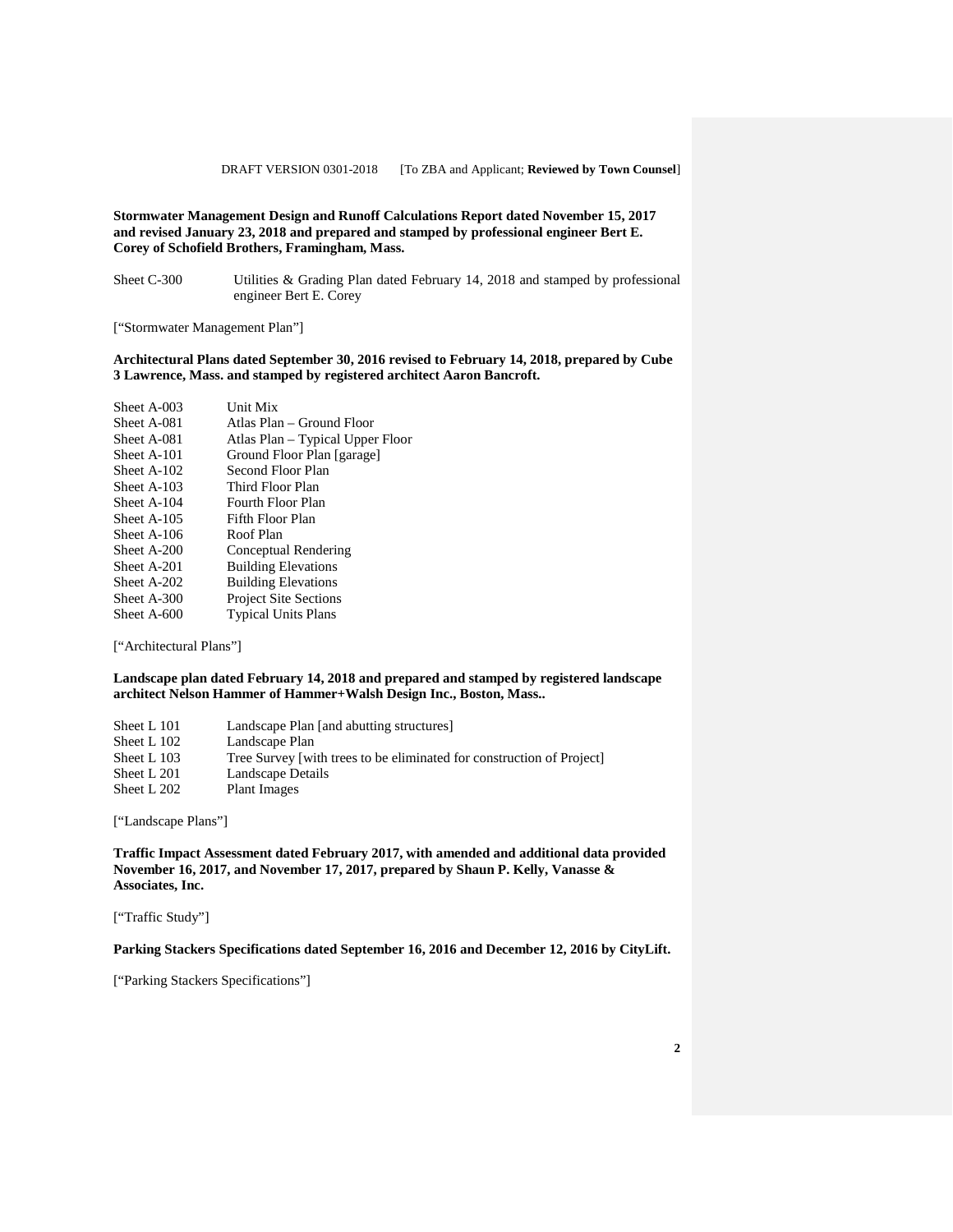#### **Foundation Engineering Report dated November 9, 2017 and prepared by Nicholas Hodge and Chris M. Erickson, P.E. of McPhail Associates LLC, Cambridge, Mass.**

["Geotechnical Report"]

**Temporary Excavation Support (Applicant's Proposed Construction Approach) dated January 9, 2018 and prepared by McPhail Associates LLC, Cambridge, Mass.**

["Temporary Excavation Support Method"]

### **Tree Protection Plan and Land Assessment dated January 16, 2018 prepared by certified arborist Howard Gaffin.**

Tree Protection Plan including "Tree Protection Zone" and "Construction Mitigation Plan: Tree Protection Zone Requirements"

["Tree Protection Plan"]

### **Rubbish and Recycling Plan including:**

Trash Narrative/Recycling Program Trash Room Plan dated January 12, 2018 and prepared Cube 3 Studio, Lawrence, Mass. Wastequip C-33X-APT Apartment Compactor specifications

["Rubbish/Recycling Plan"]

- 5. The Applicant submitted a request for waivers from local by-laws and regulations and Waiver-Key site plan dated March 15, 2017 and amended  $\overline{XXX}$ , 2018.
- 6. The Brookline Zoning Board of Appeals (the "Board" or the "ZBA"), with the consent of the Applicant, opened a duly advertised public hearing on April 13, 2017. The Board continued the hearing and heard and/or deliberated on testimony on the following dates: May 10, 2017, June 21, 2017 (continued), July 24, 2017, August 23, 2017, October 2, 2017, November 6, 2017 (continued), November 8, 2017 (continued), November 27, 2017, December 4, 2017 (continued), December 11, 2017 (continued), December 13, 2017 (continued), January 17, 2018 (continued), January 29, 2018, January 30, 2018, March 7, 2018 (continued), and March 14, 2018. *[Any public meetings.]* All continuances beyond 180 days from April 13, 2017 were with the Applicant's written consent and filed with the Town Clerk.
- 7. The Board conducted a duly noticed site visit on June 5, 2017.
- 8. On March 14, 2018 the Board closed the public hearing.
- 9. The Board deliberated on the Application at a public hearing held on March  $\frac{14}{14}$ , 2018 and voted to grant a Comprehensive Permit subject to the Conditions listed below.
- 10. As required by the Act, the Board notified all applicable local boards and commissions of the filing of the Application by sending a copy thereof to such local boards and commissions for their recommendations, all of which have been made a part of the record of these proceedings and have been taken into consideration by the Board in rendering its Decision.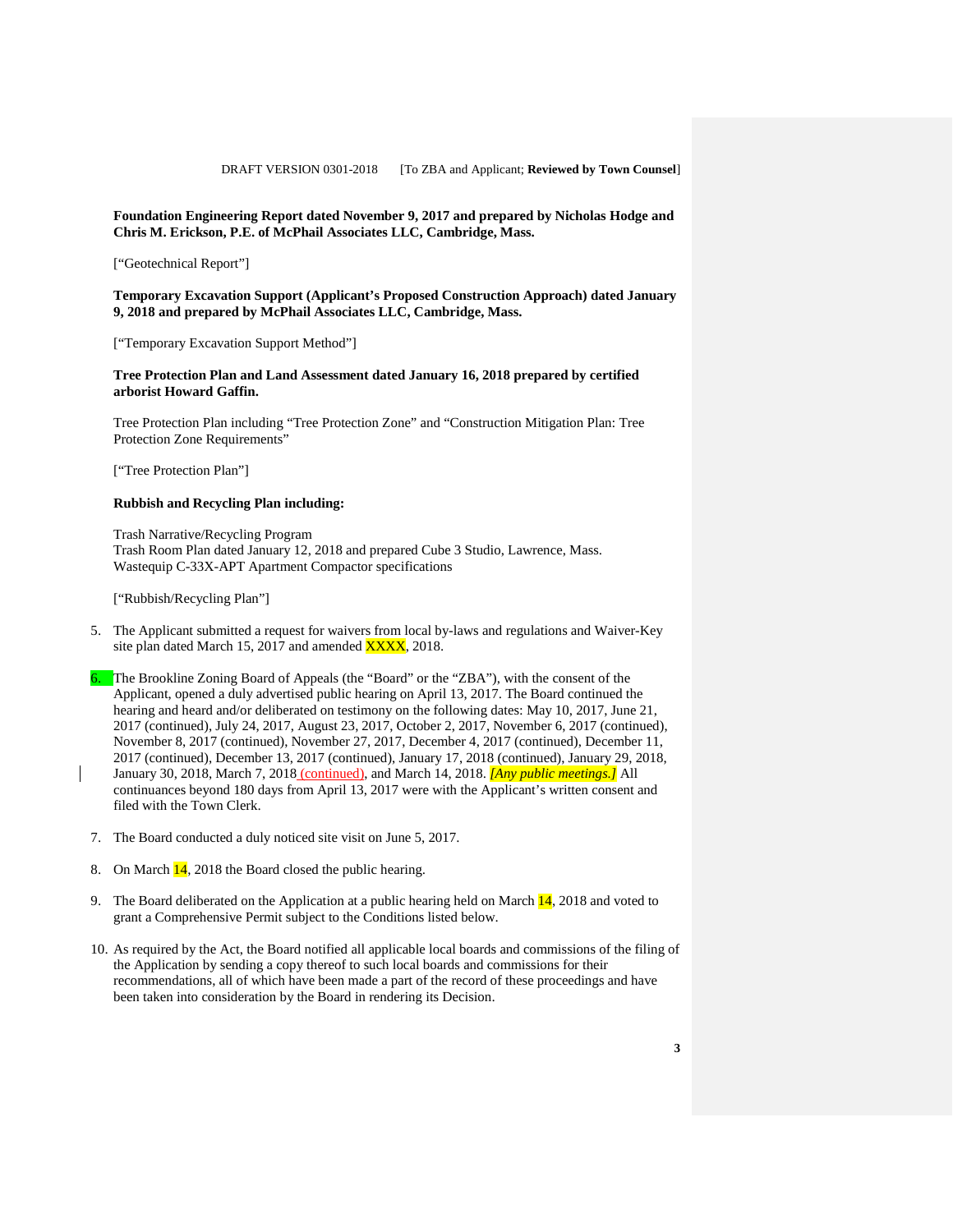- 11. During the course of the public hearing, the Town staff, boards, commissions, and local residents submitted oral and written testimony with respect to the Original Project and the Project. The Board considered in part the technical review of Town department heads and staff, an independent site and building design peer reviewer, an independent traffic peer reviewer, and independent parking design peer reviewer in regard to matters of public health and safety, environmental health and safety, traffic, parking, site and building design, protection of abutters trees, foundation methods, preliminary stormwater management plans, and other issues of local concern.
- 12. The following consultants and independent peer reviewers assisted the Board in its review of the application:

### **Engineering and Traffic**

James Fitzgerald, P.E., LEED AP Director of Transportation Environmental Partners Group, Inc. Quincy, Massachusetts

### **Parking Plan**

Arthur G. Stadig, P.E. Vice President / Managing Principal Walker Parking Consultants Boston, Massachusetts

#### **Site and Building Design**

Clifford Boehmer, AIA, President Davis Square Architects Somerville, Massachusetts

### **MassHousing Partnership Fund**

Chapter 40B Advisor Judith Barrett, Principal Barrett Planning Group LLC Duxbury, Massachusetts

13. During the course of the public hearing, Town staff and boards, peer reviewers, and local residents submitted extensive oral and written testimony with respect to the Original Project and the Project on issues of height, massing, scale, architectural style, streetscape/public realms and front yard setback modal pattern, feasibility of the parking plan, the use of vehicle stackers in the partially below grade garage, parking demand and parking ratio, landscaping plan, usable open space, loss of existing trees, protection of abutters' tree roots and tree canopies, abutters' viewsheds, shadow impacts, soil conditions, foundation method, public and environmental health and safety, traffic and pedestrian safety, rubbish and recycling management, garage ventilation, stormwater management, and site circulation, including matters of local concern identified in the PEL under "MassHousing Determination."

### FINDINGS

1. According to the Commonwealth's Department of Housing and Community Development Subsidized Housing Inventory ("SHI"), as defined in 760 CMR 56.02, as of April 13, 2017, approximately 8.6 % of the Town's total housing stock constituted SHI-eligible housing, as defined in 760 CMR 56.02.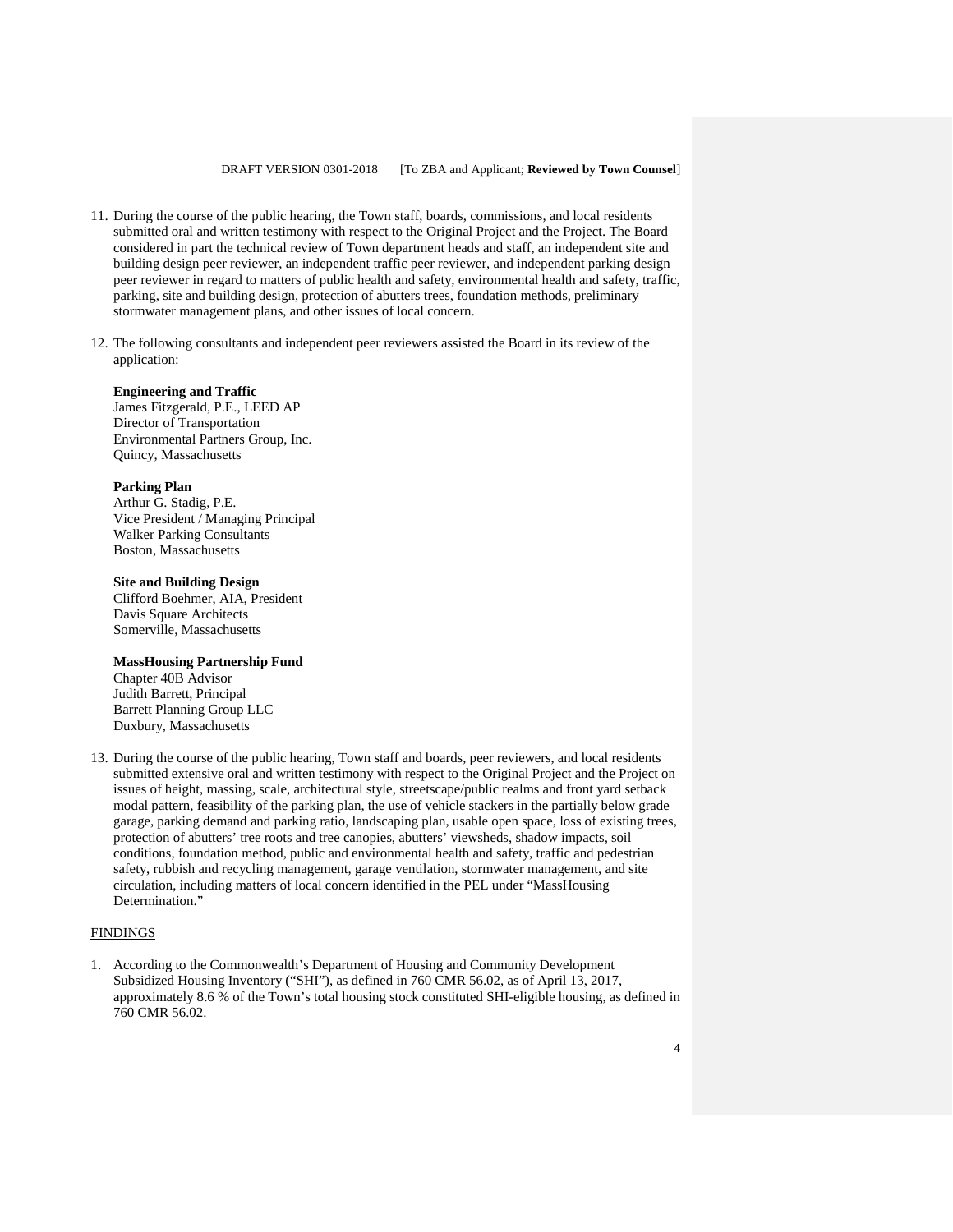- 2. The Town has an ongoing, active program of promoting: low- and moderate-income housing, including inclusionary zoning; financial and technical assistance to non- and for-profit property owners and developers; technical and financial assistance to those seeking to purchase, rent and rehabilitate affordable homes; and other Chapter 40B affordable housing developments.
- 3. MassHousing determined that the Original Project was eligible under the New England Fund housing subsidy program, and at least 25% of the units would be available to households earning at or below 80% of the Area Median Income ("AMI"), adjusted for household size, as published by the U.S. Department of Housing and Urban Development.
- 4. The Site is located on Babcock Street, which consists of multifamily, single-family, and two-family structures. The boundary of the Gaffam-McKay Local Historic District begins one lot away to the north.
- 5. The Site is comprised of two lots, one of which is zoned as M-1.5 (multifamily district) and consisting of 13,582 square feet and the second of which is zoned as T-5 (two-family district) and consisting 7,709 square feet, as defined in the Brookline Zoning By-Law amended June 2, 2014.
- 6. The Site has eleven direct abutters sharing a property line with the Site and ten of the aforementioned direct abutters are located in the T-5 zoning district spanning Babcock Street and Manchester Streets to the north and Stedman Street to the west. The Site abuts a four-story apartment building to the south located in an M-1.5 zoning district.
- 7. In a letter to the ZBA dated January 23, 2018 professional land surveyor Michael A. Clifford of J. F. Hennessy Company confirmed that the Site's survey plan dated January 17, 2018 is consistent with the Massachusetts Land Court decisions for two abutting Stedman Street lots to the west, which results in a reduction of 208 square feet of land area of the Site's two lots from their respective deeded dimensions.
- 8. The Applicant confirmed that the deed for 138 Babcock Street was unrecorded prior to the purchase and sale to the Applicant.
- 9. The Planning Department at the request of the ZBA asked MassHousing on August 21, 2017, September 6, 2017, and September 28, 2017 if the fact that an unrecorded deed prior to purchase and sale affects ownership and proof of site control to which MassHousing did not answer in the affirmative or in the negative.
- 10. Existing conditions at the Site ("Existing Conditions") include a Colonial Revival style house constructed circa 1898, and a two-family residence and garage both constructed in 1941, all of which the Preservation Commission found architecturally and/or historically significant in its April 26, 2017 letter to the ZBA.
- 11. The Town's Housing Production Plan ("HPP") approved by the Massachusetts Department of Housing and Community Development ("DHCD") November 9, 2016 identifies nodes and corridors in the Town as suitable opportunities for affordable housing, which excludes the majority of Babcock Street, the Site, and several blocks of the neighborhood abutting the Site.
- 12. Existing Conditions provide no usable open space, as defined by the Brookline Zoning By-Law amended June 2, 2014.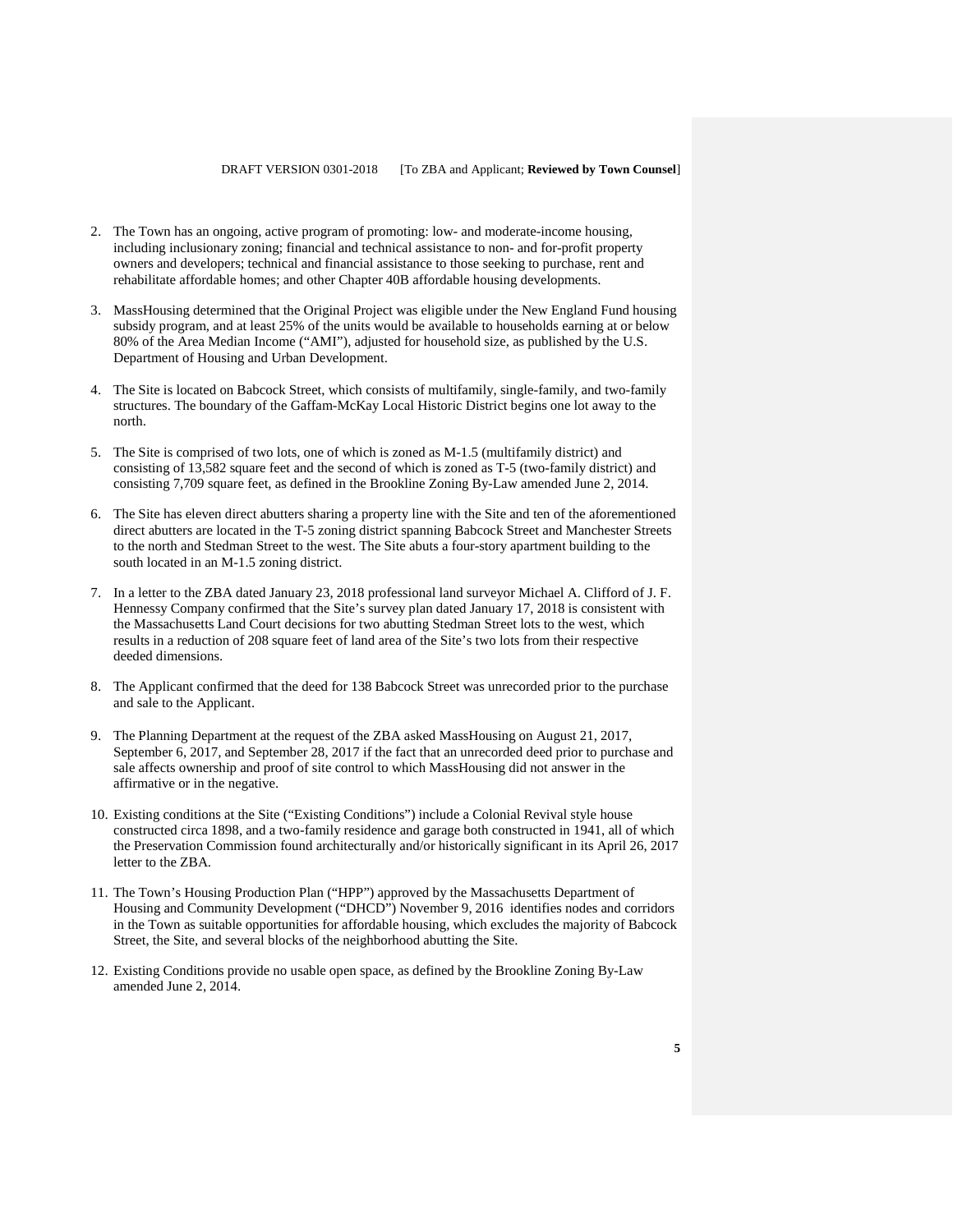- 13. The Project will provide no usable open space, as defined by the Brookline Zoning By-Law amended June 2, 2014.
- 14. Existing Conditions include two curb cuts and an asphalt surface parking lot with approximately 41 parking spaces that by private agreement are leased predominantly to residents of 120 Babcock Street, 122 Babcock Street, 124 Babcock Street, and 126 Babcock Street ("120 Babcock Street") a four-story apartment building with no on-site parking. Existing Conditions include approximately 20 parking spaces that straddle the property line to the south shared with the lot known and numbered as 120 Babcock Street.
- 15. The Project will not continue to provide parking to residents at 120 Babcock.
- 16. In its July 11, 2017 letter to the ZBA the Town's Planning Department stated to the best of its knowledge that the removal of parking spaces used by residents at 120 Babcock Street and straddling the property line shared with 120 Babcock as a result of the Project would not create infectious invalidity or new zoning nonconformities or make the lot at 120 Babcock Street more nonconforming in regard to parking requirements.
- 17. The Project will eliminate one of the two existing curb cuts and increase the width of existing curb cut to the south to 21 feet wide.
- 18. Peter Ditto, the Town's Director of Engineering and Transportation, confirmed in his January 29, 2018 testimony to the ZBA that the Project will reduce the amount of impervious surface area compared with Existing Conditions.
- 19. Existing Conditions consist of approximately 25 trees that vary in caliper and species.
- 20. Sheet L103 "Tree Survey" listed in Item 4 under Procedural History indicates that 23 out of 25 trees, totaling 298 caliper inches, will be eliminated to construct the Project. The Landscaping Plan does not replace the eliminated trees in kind.
- 21. Independent peer review James Fitzgerald, P.E. in his January 29, 2017 testimony that the cluster of trees at the northeast corner of the Existing Conditions would need to be removed to avoid obstructing the visibility of drivers exiting the Site.
- 22. In the PEL dated February 17, 2017, MassHousing determined that during the public hearing process for the Application "[t]he Applicant should provide a detailed planting plan, and to identify proposed measures to protect existing tree cover (both on-site and in the yards of abutting properties) during and after construction."
- 23. In his August 23, 2017 and October 2, 2017 testimony to the ZBA, independent peer review Clifford Boehmer, AIA, stated that because of the proximity to abutters' trees to the west of the Original Project, he questioned what type of foundation would be proposed to have the least impact on abutters' trees.
- 24. Town Arborist Thomas Brady and Town landscape architect Ann Blair stated in their December 5, 2017 letter to the ZBA in their review of the architectural, civil, and landscaping plans dated November 17, 2017 that the root zones of abutters' trees to the west of the Site will be affected by the excavation for the below grade parking and tightness the site. Mr. Brady recommended that the Applicant submit a tree protection plan and proposed construction means and methods during the public hearing process to assess the effectiveness of measures to reduce impact on abutters' trees.

**Comment [MM1]:** Reinstate 15 and 16 per Town Counsel.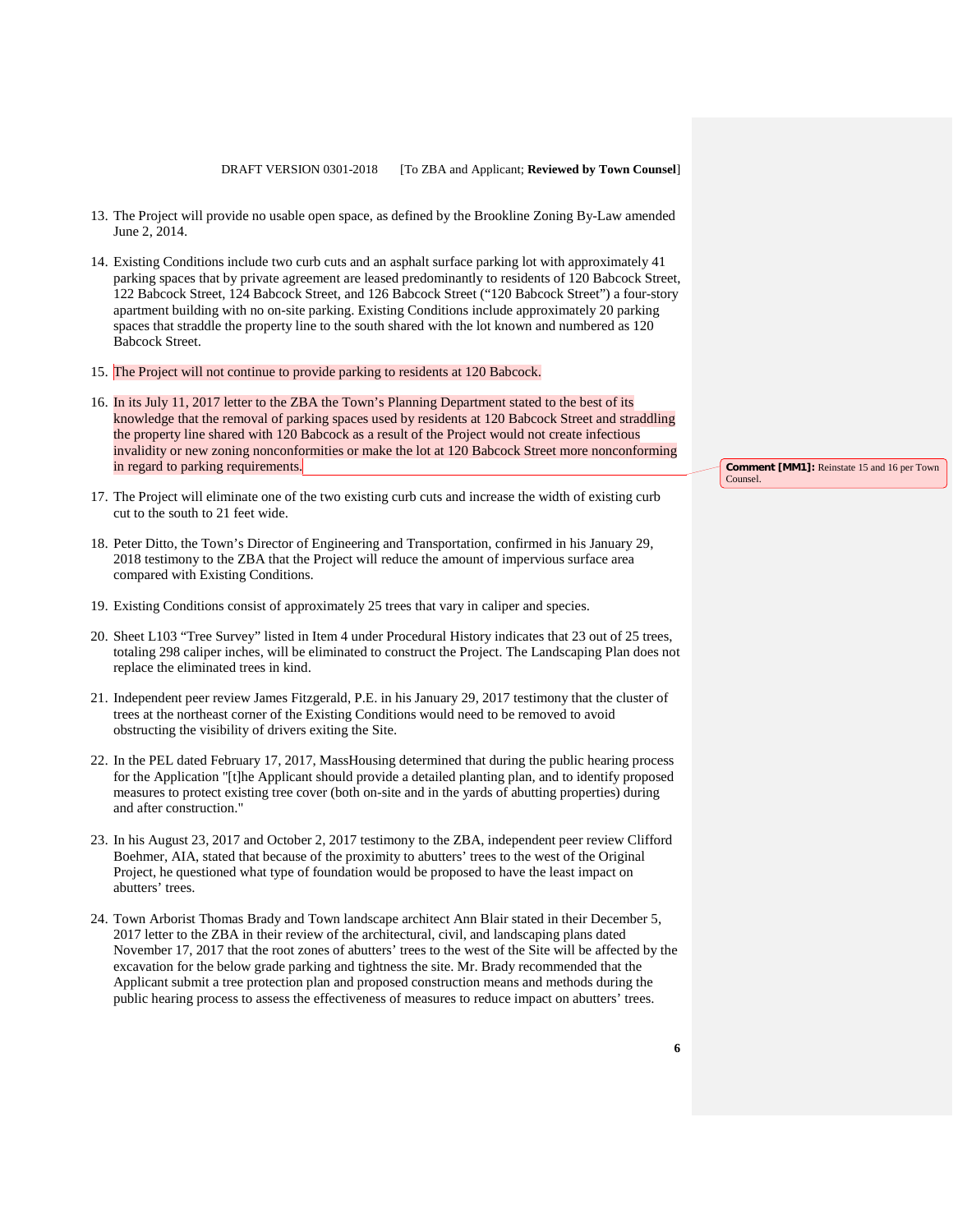- 25. Town Arborist Thomas Brady and Town landscape architect Ann Blair stated in their December 7, 2017 letter to the ZBA in their review of revised landscaping plans dated December 6, 2017 that despite the increased setback to the west, they still needed to review a tree protection plan and proposed construction means and methods to assess the effectiveness of measures to reduce impact on abutters' trees.
- 26. The Applicant submitted the Arborist Report and Tree Protection Plan dated January 16, 2018 by certified arborist Howard Gaffin.
- 27. Mr. Gaffin conducted test pits at the Site on January 4, 2018 to discern the size of the roots of abutters' trees. The aforementioned test pits were inspected by Town Arborist Thomas Brady on January 4, 2018.
- 28. Howard Gaffin calculated the Tree Protection Zone using the methodology defined in *Trees and Development* (Metheney, N. and Clark, J.M. International Society of Arboriculture: 1998), one of several industry standards.
- 29. Town Arborist Thomas Brady in his January 17, 2018 letter to the ZBA that the industry standard used to calculate the Tree Protection Zone is an accepted methodology.
- 30. The Applicant submitted the selected method of excavation known as the Temporary Excavation Support method dated January 9, 2018 and prepared by McPhail geotechnical engineers for the Project and based on the Tree Protection Zone calculated by Howard Gaffin to limit impact on abutters' trees.
- 31. Town Arborist Thomas Brady stated in his January 17, 2018 letter to the ZBA that he was pleased the Applicant selected the Temporary Excavation Support Method for the Project.
- 32. The Metropolitan Area Planning Council ("MAPC") and Northeastern University prepared a Climate Vulnerability Assessment ("Vulnerability Assessment") for the Town of Brookline in December 2017, which mapped an approximate 150-acre "hot spot" (defined as "a location in the hottest 5% of land area in the 101-community MAPC region"), created by high coverage of impervious surfaces and limited open space and tree canopy, located about 160 yards away from the Site to the southeast and encompassing the majority of Babcock Street ("Hot Spot").
- 33. The Vulnerability Assessment discovered that U.S. Census block groups in the Town with a high number of vulnerable populations categorized in terms of race, income, and age coincided with the Hot Spot and had a high exposure rating to high-temperature impacts.
- 34. The Vulnerability Assessment estimated the value of the Town's tree canopy in the storage of climate-changing carbon to exceed \$8 million.
- 35. The independent architectural peer reviewer, Clifford Boehmer, AIA, confirmed at the August 23, 2017 hearing that he could not provide a conclusive assessment of the Project's massing, scale, and impact to abutters' trees without a survey of grades of abutting properties to the north and west of the Site.
- 36. At the October 2, 2017 hearing the ZBA requested that the Applicant provide a grading and tree survey of the properties sharing a property line with the Site.
- 37. On October 31, 2017 the Applicant provided a certified land survey prepared by registered land surveyor Bert E. Corey that included a tree survey of Existing Conditions and a tree survey and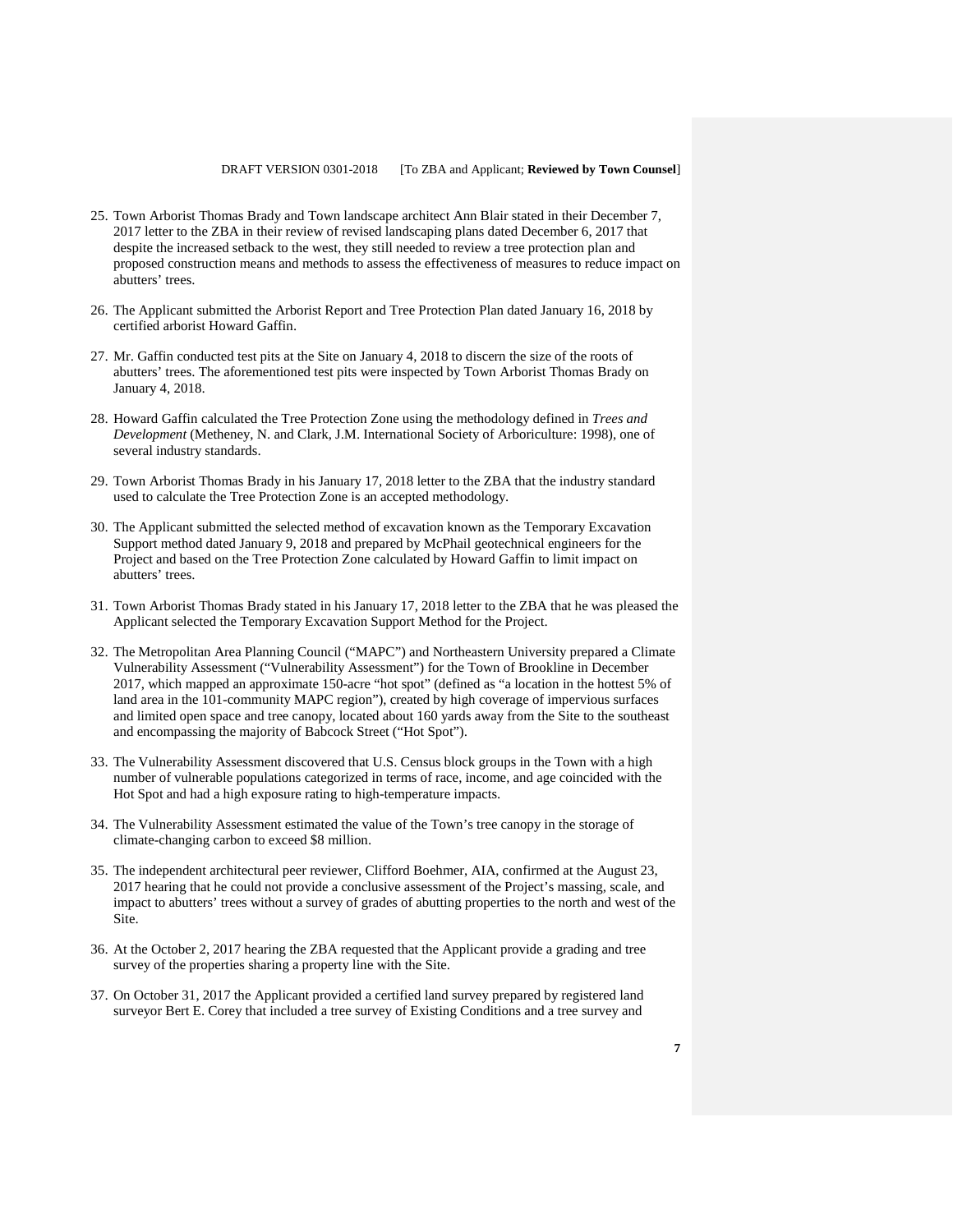grading of abutting properties known and numbered as 115 Stedman Street, 117 Stedman Street, 119 Stedman Street, 121 Stedman Street, 123 Stedman Street, 125 Stedman Street,16 Manchester Street, 140 Babcock Street, 142 Babcock Street, and 148 Babcock Street.

- 38. Grading beyond the Site declines at its steepest at a 50% slope beyond the property line to the west of the Site onto Stedman Street abutters' rear yards.
- 39. Grading on the Site inclines toward the property line to the west, partially submerging the ground floor of the Project below grade.
- 40. The front-yard setback modal pattern on Babcock Street is approximately 20 feet.
- 41. The Site consists of one front yard, one front yard for a rear lot, one rear yard, a left side yard, a right side yard shared with 16 Manchester Road, and a right side yard shared with 140 Babcock Street.
- 42. In xx and xx the Applicant met with [abutters] to discuss the height, massing, density, setbacks and parking on the Site.
- 43. At the January 29, 2018 public hearing the Applicant presented and formally submitted a revised plan of record for the Project that:
	- increased front yard setback from 8 feet to a range of 13 feet to 14'-9", the greater depth of which aligns the Project's building with the abutting apartment building to the south of the Site,
	- increased the step-back on the fifth floor to approximately 56 feet from the property line to the west and placing the fifth floor outside of the sight line of abutters to west of the Site,
	- increased the step-back of the fourth floor to at least 20 feet from the property line to the west, increased the setback to the foundation from 9'-8" to a range of 16 feet to 21 feet from the property line to the west,
	- increased the parking ratio from 0.5 to 0.8 through use of vehicle stackers and reduction of number of units, and
	- decreased the floor area from 68,583 square feet to 55,310 square feet.

The Applicant included site, architectural and landscaping plans, shadow studies, and summer and winter architectural perspectives from an electronic 3D model.

- 44. At the request of Building Commissioner Daniel Bennett, the Applicant submitted a preliminary building code analysis of the Project dated November 17, 2017, which Mr. Bennett deemed satisfactory.
- 45. On February 26, 2018, the Applicant submitted an amended request for waivers from local regulations.
- 46. On January 22, 2018, the Transportation Board voted to accept a Complete Streets design for southbound Babcock Street to include a five-foot bike lane and a nine-foot vehicular travel lane, which was considered by all independent peer reviewers reviewing the Project.
- 47. Independent traffic peer reviewer, James Fitzgerald, P.E., stated in his January 3, 2018 letter to the ZBA that waste management and delivery trucks parking on Babcock Street would impact the stream of vehicular and bicycle traffic traveling southbound on Babcock Street and will impact circulation of traffic entering and exiting the Site driveway.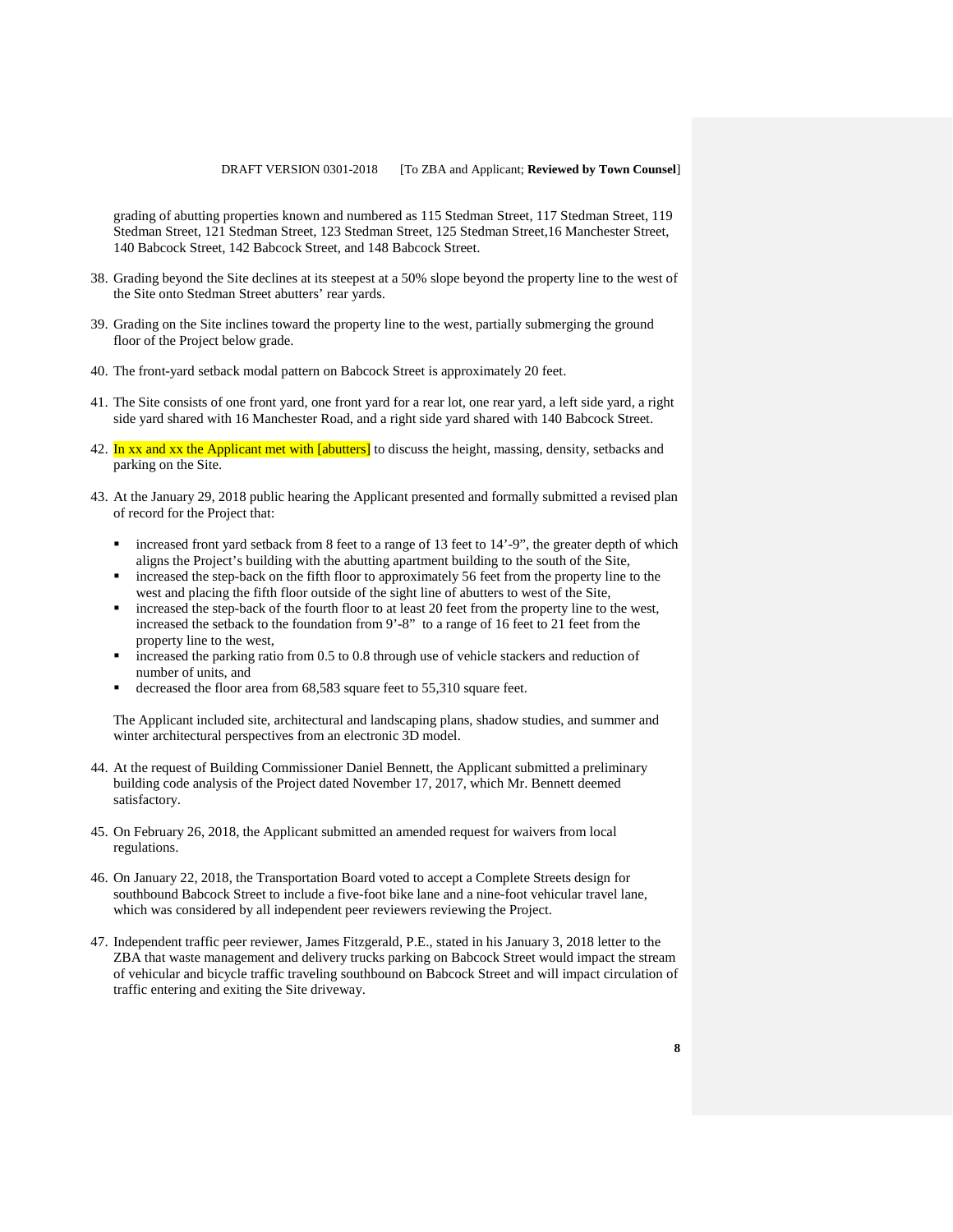- 48. Peter Ditto, Director of Engineering and Transportation, stated in his testimony to the ZBA on January 29, 2018 that it is not safe for private waste management trucks and delivery and moving trucks to back into and out of the driveway off Babcock Street and that it was preferable for private waste management trucks and delivery and moving trucks to temporarily park on Babcock Street to pick up waste and deliver packages.
- 49. The Board heard the concerns of Town staff, boards, commissions, and residents and weighed them against local needs. The Board finds that the Project, as conditioned below, is Consistent with Local Needs, as that term is defined in 760 CMR 56.02, as required by the Act.
- 50. The Board finds that the Conditions imposed in this Decision are necessary in order to address Local Concerns, as that term is defined in 760 CMR 56.02. The Board finds that such conditions will not render the Project uneconomic. To the extent that such conditions may render the Project uneconomic, the Board finds that the Local Concerns outweigh the potential benefits of the proposed affordable units.
- 51. The Board finds that granting certain waivers from local bylaws and regulations is acceptable even though granting any waivers may have an adverse impact on Local Concerns. Nevertheless, the Board finds that the Local Concerns affected thereby do not outweigh the regional need for affordable housing, especially given the changes the Applicant has agreed to make, specifically the redesign of the building and improvements to the site layout in direct response to concerns of the Board and other parties in interest.
- 52. The Board acknowledges concerns raised by abutters and other interested parties. The Board finds that despite these concerns, the Project addresses local and regional housing needs.
- 53. The Applicant has had the opportunity to review the following Conditions and has no objections.

### **DECISION**

Pursuant to the Act, the Board, after convening a public hearing and making findings of fact, grants a Comprehensive Permit to the Applicant for the construction of 45 units of rental housing and 36 partially underground parking spaces as shown on the Site Plans, Stormwater Management Plan, Architectural Plans, Temporary Excavation Support Method, Tree Protection Plan, and Landscape Plans, subject to all of the conditions listed below.

### **CONDITIONS**

- 1. The Project shall include no more than 45 units of rental housing in no more than one building, which is shown on the Site Plans and the Architectural Plans, with no fewer than 36 garaged parking spaces and no surface parking spaces as shown on the Site Plans and Architecture Plans listed under Item 4 under Procedural History.
- 2. Twenty-five percent of the units shall be available to households earning at or below 80% percent of the AMI, adjusted for household size, as published by the U.S. Department of Housing and Urban Development from time to time.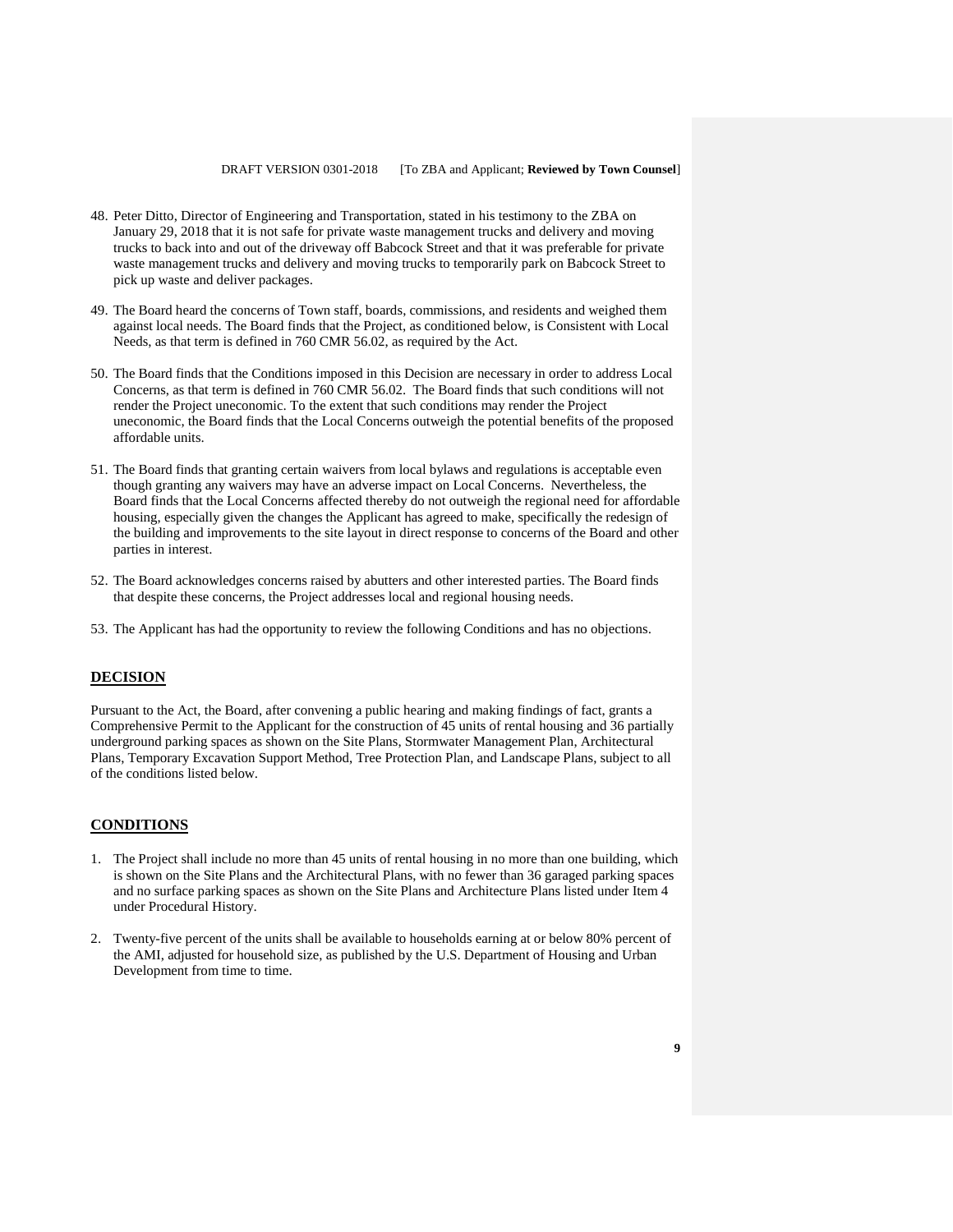3. The total maximum number of bedrooms shall be 62 and the maximum number of units shall be 45, as listed in the following table*.*

| <b>Unit Type</b>         | <b>Number of Units</b> | <b>Total Bedrooms</b><br>per Unit Type |  |
|--------------------------|------------------------|----------------------------------------|--|
| <b>Studio</b>            | 20                     | 20                                     |  |
| <b>One Bedroom</b>       | 13                     | 13                                     |  |
| <b>Two Bedroom</b>       |                        | 14                                     |  |
| Three-                   |                        | 15                                     |  |
| <b>Bedroom</b>           |                        |                                        |  |
| <b>TOTAL 62 Bedrooms</b> |                        |                                        |  |

4. With respect to the Applicant's request for waivers from local by-laws and regulations dated **DATE**, the Board approves those waivers listed in Exhibit 1. The Project must comply with by-laws and regulations not waived.

### Housing

- 5. As a condition of any approval hereunder, at least 25% of the units shall be and shall remain affordable and shall be marketed to eligible households whose annual income may not exceed 80% of AMI , adjusted for household size, as determined by the United States Department of Housing and Urban Development (the "Affordable Units"); and subject to approval by the Subsidizing Agency, as defined in 760 CMR 56.02, as the project administrator, the Affordable Units and the Market Rate units shall be eligible to be included in the Town's SHI.
- 6. Lease and occupancy agreements shall be for a term of not less than six (6) months. Nightly rentals shall not be permitted. Airbnb and similar lodging services shall not be permitted.
- 7. Local Preference: The Applicant shall work with the Assistant Director for Community Planning to request that no less than 70% of the affordable units be awarded to households with local preference during the initial lottery, as defined by the Town and subject to the approval of the Subsidizing Agency.
- 8. Eleven units in the Project shall in perpetuity be Affordable Units.
- 9. A second Regulatory Agreement and a Monitoring Services Agreement (the terms to be included are provided in Exhibit 2) shall be prepared prior to expiration of the initial Regulatory Agreement, approved by Town Counsel, executed and recorded for the period after the expiration of the affordability restrictions imposed by the Subsidizing Agency. The Applicant shall enter into said Regulatory Agreement and Monitoring Services Agreement with the Town and the Monitoring Agent to continue such restrictions. Such agreement shall be consistent with the terms of this Decision and with the customary terms of Town's Regulatory Agreements.
- 10. The Owner shall retain the Town or a consultant designated by the Town as the Monitoring Agent for the Project for the period commencing at the expiration of the affordability restrictions imposed by the Subsidizing Agency. All costs associated with monitoring for consistency with the any applicable Regulatory Agreement during this period shall be borne by the Owner.

**Comment [MM2]:** Town Counsel query for Judi: 24.44%. OK? **Judi Barrett: round up / should be 12.** 

**Comment [MM3]:** Town Counsel wants to make clear that this pertains to the second reg agreement.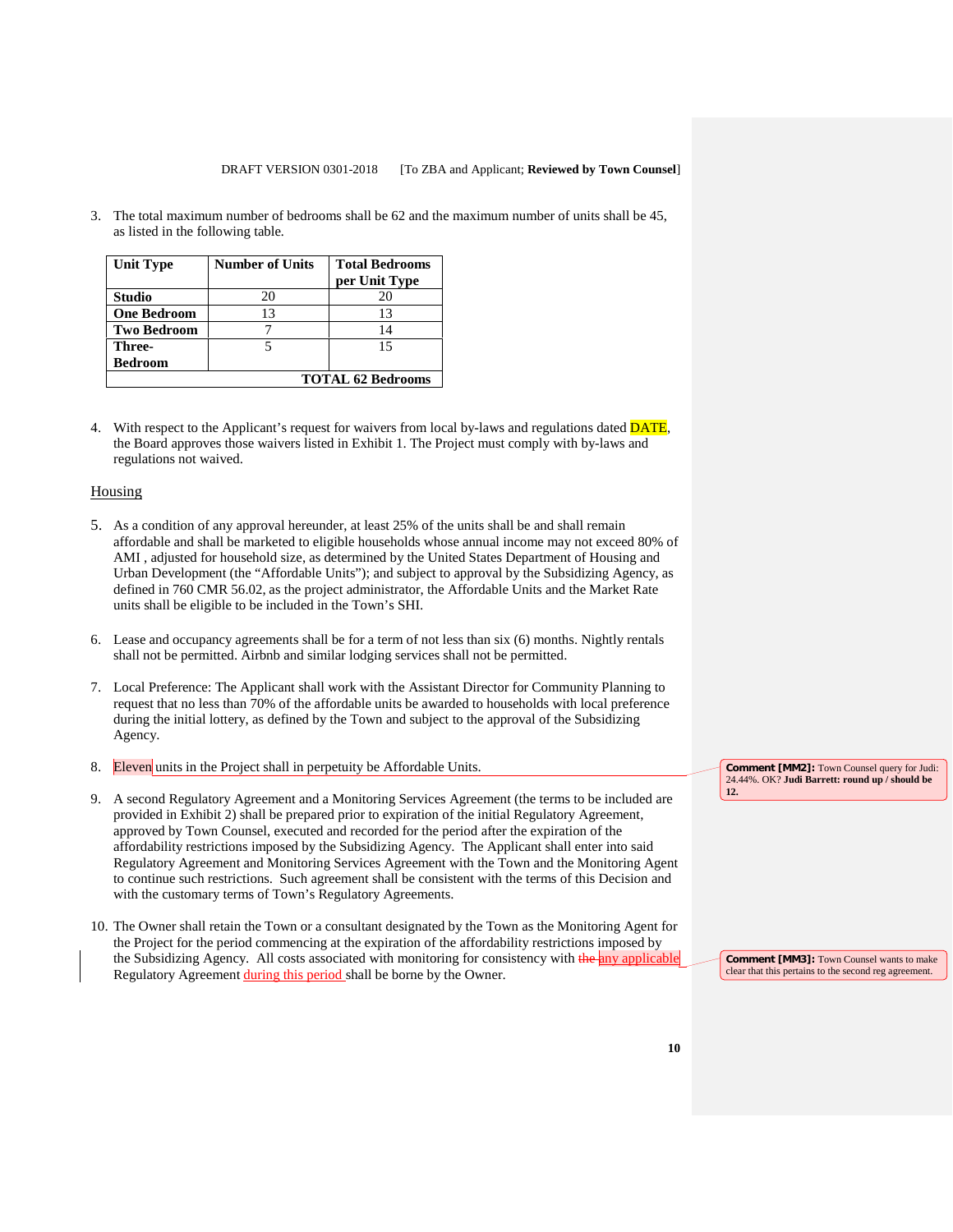- 11. The Town will not issue a Building Permit for the Project without final approval from the Subsidizing Agency.
- 12. No more than four certificates of occupancy shall be issued by the Building Commissioner for units designated for rent at fair market rents (the "Market Rate Units") until at least one certificate of occupancy is issued for an Affordable Unit. No more than 32 certificates of occupancy for Market Rate units shall be issued until at least eight certificates of occupancy permits for Affordable Units are issued.

### Fire Safety

13. Prior to the application for a Building Permit, the Applicant shall certify in writing to the Fire Chief and the Building Commissioner that:

(a) the Project's building has enhanced NFPA-13 (or latest version of the NFPA code) designed sprinkler systems, and

(b) the Project's building has direct alarm notification to the Fire Department designed in accordance with the latest version of Building and Fire Codes.

- 14. Prior to the issuance of a Building Permit, the Fire Chief or his designee shall review and approve the final site plan.
- 15. Prior to the issuance of a Building permit, the Applicant shall submit a construction site safety plan in compliance with NFPA 241 by a third-party fire safety professional who has been approved by the Fire Chief ("Construction Site Safety Plan") for the review and approval of the Building Commissioner and the Fire Chief with all costs thereunder borne by the Applicant. The Construction Site Safety Plan shall include measures to decrease and/or eliminate fire safety hazards. The Fire Chief or his designee may review onsite operations during construction. The third-party fire safety professional shall report any conflicts with the Construction Site Safety Plan to the Fire Department within a timely manner.
- 16. Prior to the issuance of the first Certificate of Occupancy, the private property management company for the Project shall submit a fire safety and emergency procedures plan for the review and approval of the Fire Chief or his designee.

#### Pre-Construction

- 17. Prior to Commencement of Construction, the Applicant shall provide the Director of Engineering and Transportation with plans showing that no erosion from the Site will cause deposition of soil or sediment upon adjacent properties or public ways. For purposes of this Decision, "Commencement of Construction" shall mean: the initial disturbance of soils associated with clearing, grading, or excavating activities or other construction activities; the placement of or mobilization for construction activities including but not limited to placing materials, machinery, supplies or construction equipment on the Site and removal or disconnection of utilities or water or sewer lines; and/or any alteration, demolition, repair or improvements to a building or structure ("Commencement of Construction").
- 18. Prior to Commencement of Construction and subject to approval by the Building Commissioner, the Applicant shall provide a Construction Management Plan that shall include but not be limited to: designation of truck routes; a survey of existing trees on the Site and measures to ensure tree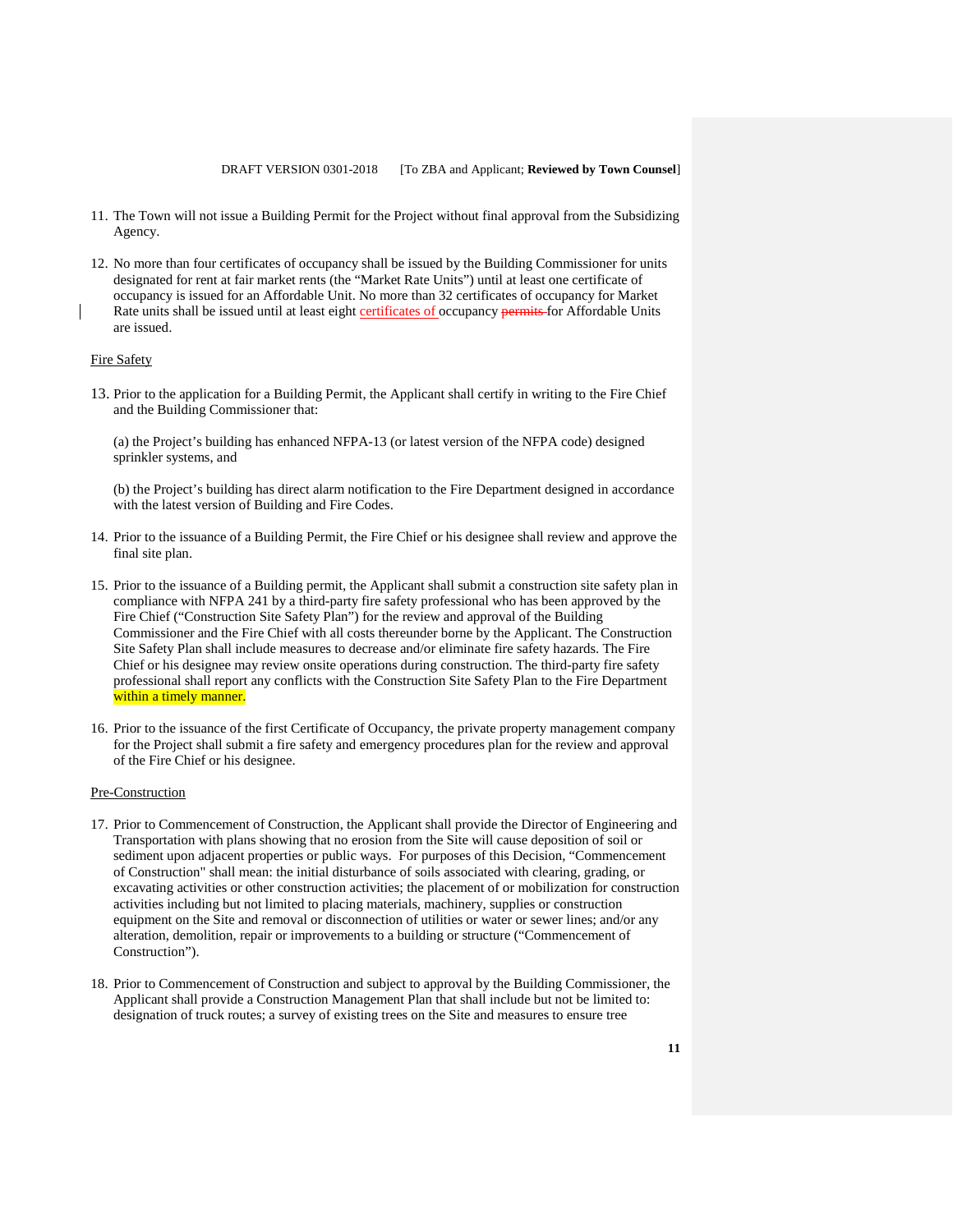protection during construction; limit of work areas; where construction vehicles, materials and equipment will be stored; parking hours and locations for construction workers' vehicles; location of portable toilets; rodent and insect control plan; dust/airborne particle control; security fencing; trash areas; construction trailer locations; the timetable for excavation and overall earthwork operation; and the number of necessary truck trips.

- 19. Prior to Commencement of Construction, the Applicant shall provide the Director of Engineering and Transportation with a report and photographs of the condition of pavement surfaces along truck routes before Construction Commencement and then again prior to issuance of a Certificate of Occupancy to ensure construction traffic does not adversely affect the pavement.
- 20. Prior to the issuance of a demolition permit, the Applicant shall conduct a pre-construction survey of the above and below grade structures located at addressed known and numbered as 115 Stedman Street, 117 Stedman Street, 119 Stedman Street, 121 Stedman Street, 123 Stedman Street, 125 Stedman Street,16 Manchester Street, 140 Babcock Street, 142 Babcock Street, and 148 Babcock Street, subject to receipt from abutters of rights of access. Any damage to structures within this area due to construction of the Project shall be the financial responsibility of the Applicant to repair.
- 21. Prior to Commencement of Construction, the Applicant shall submit for the review and approval by the Town Arborist the Tree Protection Plan listed under Item 4 of Procedural History revised to include in the Tree Protection Zone the tree numbered 9931on the Site Plans listed under Item 4 of Procedural History and located on the north property line on the Site Plans ("Revised Tree Protection Zone").
- 22. The Tree Protection Plan shall serve to protect abutters' trees identified in the Revised Tree Protection Zone from all activities related to the construction of the Project including but not limited to excavation, grading, and landscaping of the Site as set forth in the Tree Protection Plan and Temporary Excavation Support Method.
- 23. Prior to Commencement of Construction, the Applicant shall submit in writing for the review and approval of the Town Arborist a plan prepared by a certified arborist that describes construction means and methods and the sequence and scope of the tree protection measures to ensure that the roots and canopies of abutters trees in the Revised Tree Protection Zone are protected to the maximum extent possible during construction.
- 24. Prior to commencement of excavation of the Site to install the foundation, the Applicant shall install the Temporary Excavation Support measures as listed under Item 4 of Procedural History to minimize encroachment on the Revised Tree Protection Zone.
- 25. There shall be no blasting during the construction of the Project.
- 26. There shall be no clear-cutting of trees identified on Sheet C-100, "Existing Conditions," listed under Item 4 of Procedural History prior to Commencement of Construction. Prior to Commencement of Construction, the Applicant shall submit a tree survey signed and stamped by a certified arborist indicating the species, caliper, and health of trees to be eliminated for the construction of the Project for review and approval by the Town Arborist.
- 27. The Applicant shall contribute \$400 for every three inches of caliper of trees identified for elimination for construction of the Project and deemed healthy by the Town Arborist not to exceed a total of \$20,000 for funding the planting of trees in the public way, the locations of which shall be determined by the Commissioner of Public Works or his designee. Prior to the issuance of a Building

**Comment [MM4]:** Town Counsel: Do we need a submission from the geotech engineer as well.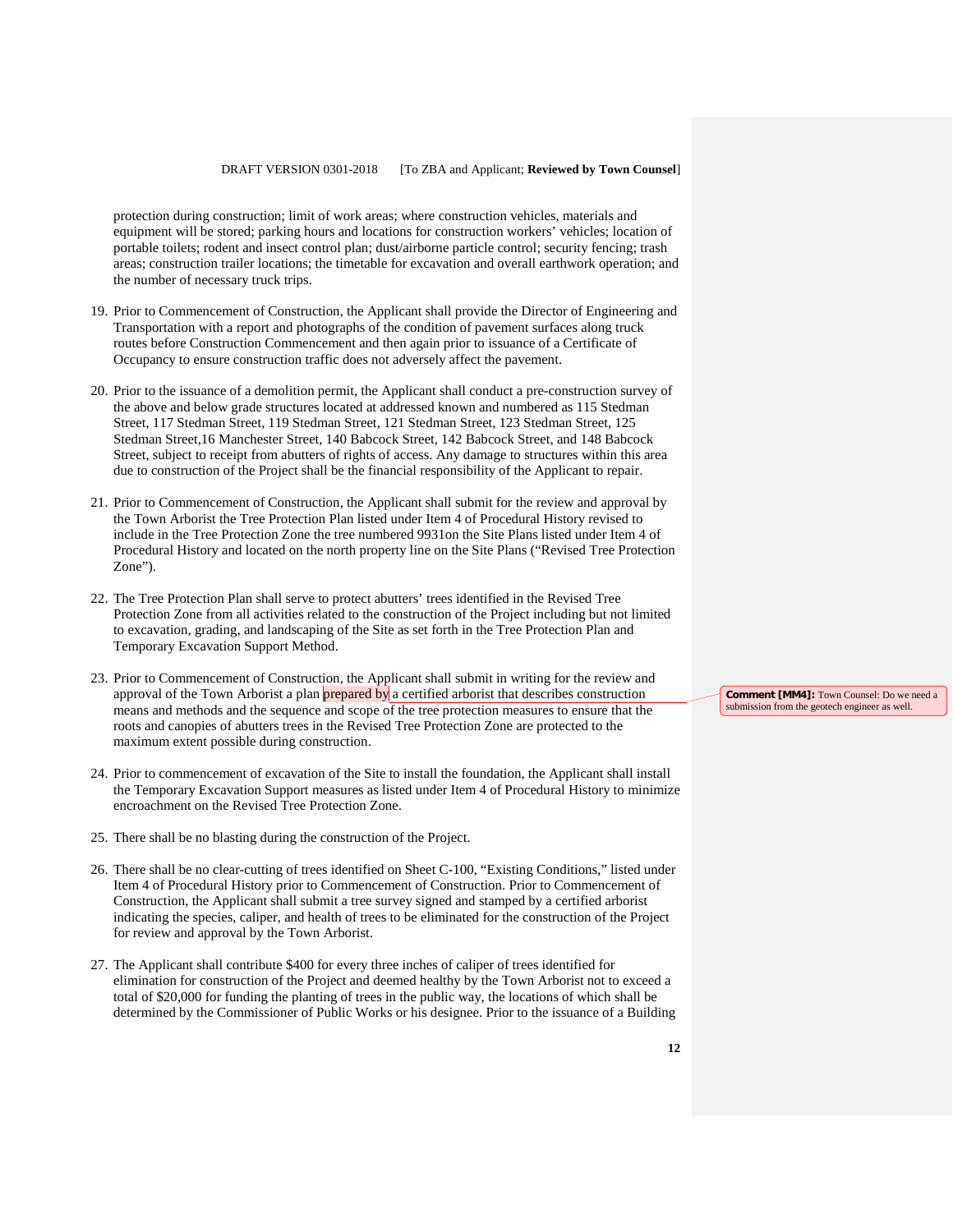Permit, the Applicant shall provide a total contribution amount determined by the Town Arborist and which shall not to exceed \$20,000 to the Town for deposit into a segregated Town account to be used by the Town for the planting of trees in the public way. If the funds are not used within three years from the date of deposit for the planting of trees in the public way, the funds shall be returned to the Applicant.

- 28. Prior to Commencement of Construction, the Applicant shall meet with the Town Arborist to review the health of the existing street trees and shall submit provide a plan for protecting existing street trees during construction, and the planting of any additional street trees on Babcock Street, for the review and approval by the Town Arborist and with all costs for performance thereunder borne by the Applicant. Any proposed removal of street trees shall be subject to M.G.L. c.87, the "Shade Tree Act."
- 29. Prior to the issuance of a Building Permit, the Applicant shall submit final floor plans and elevations for the buildings, indicating façade design and rooftop details subject to the review and approval of the Assistant Director for Regulatory Planning for consistency with the plans listed under Item 4 under Procedural History. Color, windows, and materials shall be reviewed and approved on Site by the Assistant Director for Regulatory Planning within a reasonable timeframe.
- 30. Prior to the issuance of a Building Permit, the Applicant shall submit final site and landscaping plans indicating: plant types and sizes at planting and location of plants; location of and materials for fences, walls, walkways, and driveway; height of fences and elevation at top of walls in relation to grade; exterior lighting; location of utilities, mechanicals, parking spaces, and bicycle storage; and the location of trash, recycling, and snow storage, subject to the review and approval of the Assistant Director for Regulatory Planning.
- 31. Prior to the issuance of a Building Permit, the Applicant shall submit for the review and approval of the Assistant Director for Regulatory Planning and the Commissioner for Public Works or his designee (a) an adequate plan for maintaining the Landscape Plan within the first two years of planting on the Site, (b) an adequate plan for replacing as necessary Landscape Plan plantings on the Site, and (c) evidence of a performance bond in an amount sufficient to cover for costs for pertaining to the maintenance and restoration of the Landscape Plan as necessary during the first two years of planting including but not limited to plants, labor, watering, and fertilizing.
- 32. Prior to the issuance of a Building Permit, the Applicant shall submit a lighting plan to the Director of Engineering and Transportation and the Building Commissioner for review and approval. All exterior lighting on the Site shall be installed and maintained so that no direct light or glare shines on any street or any nearby homes and headlight glare from vehicles entering or leaving the Site or parking on the Site shall be shielded in accordance with local by-laws.
- 33. Prior to the issuance of a Building Permit, the Applicant shall submit a stormwater management and drainage plan to the Director of Engineering and Transportation for review and approval.
- 34. Prior to the issuance of a Building Permit, for the building on the Site or a portion thereof, the Applicant shall comply with the Public Works Department's Site Plan Review Checklist and with the Building Department's Certificate of Occupancy Process as verified by the review and approval of the Director of Engineering and Transportation and the Building Commissioner.
- 35. Prior to issuance of a Building Permit, all water, stormwater and sewage facility designs shall be subject to review and approval by the Director of Engineering and Transportation.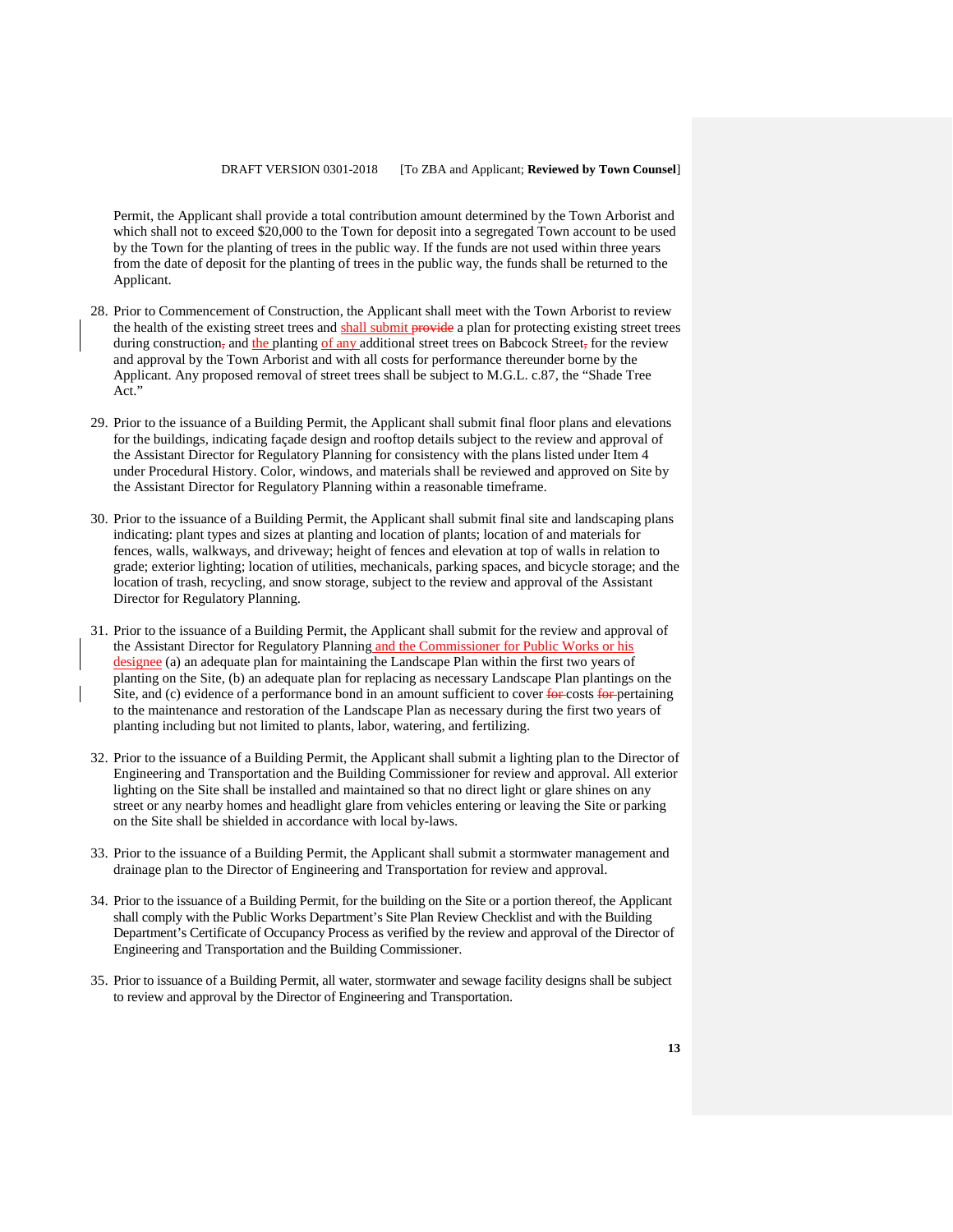36. Contemporaneously with sending or within ten (10) days of receiving any and all correspondence to or from the Massachusetts Historical Commission or the Massachusetts Secretary of Energy & Environmental Affairs concerning the Project, the Applicant shall provide the Board and the Brookline Preservation Commission with copies.

#### Transportation

- 37. Traffic mitigation shall be all as follows: [FINAL LANGUAGE TO COME FROM P. DITTO]
- (a) The Applicant, in consultation with the Director of Engineering and Transportation, shall install two NO PARKING ANY TIME signs on the southbound side of Babcock Street between the Site's property line at the north and the Site's property line at the south, with all costs related to fabrication and installation borne by the Applicant*;*
- (b) The Applicant shall ensure that the Babcock Street driveway apron is at the same level as the sidewalk elevation and that the material for the driveway apron is the same as that of the sidewalk;
- (c) The Applicant, in consultation with the Director of Engineering and Transportation, shall purchase and install a STOP sign and a stop line consisting of concrete pavers at the driveway exit with all costs borne by the Applicant;
- (d) Vehicles entering the Site shall not queue onto Babcock Street at any time;
- (e) No vehicles shall idle in the driveway or the garage;
- (f) The Applicant shall keep sidewalks in front of the Site on Babcock Street clear of snow and ice and shall remove snow mounds that collect on Babcock Street to the left and right of the driveway to ensure that the visibility of drivers entering or exiting the Site is not obstructed. The Applicant shall not store snow in the public way**;**
- (g) The Applicant shall not store snow and/or other materials on the driveway;
- (h) Prior to the issuance of a Building Permit, the Director of Engineering and Transportation shall review landscaping plans to ensure that driver visibility is not impeded;
- (i) There shall be no loading area on the driveway and/or in any of the Site's yards. Delivery, waste and recycling management, and moving trucks shall not back into the Site's driveway and shall not back out onto Babcock Street; and
- (j) The installation of the structural columns and vehicle stackers in the underground garage and the driveway shall reflect the Ground Floor plan dated DATE and listed under Item 4 of Procedural History. If that configuration is not possible, the columns shall be installed so that the width of the drive aisles and parking spaces conform with the Town's zoning bylaw [waiver request]. If the Applicant submits a final parking plan showing a column layout that differs from that on the DATE Ground Floor plan, then prior to the issuance of a Building Permit, the Applicant shall provide an Autoturn simulation for the review and approval of the Director of Engineering and Transportation. Should the Director of Engineering and Transportation hire a third party consultant to review the revised parking plan and Autoturn simulation, all costs for the Town's consultant's review shall be borne by the Applicant.
- 38. Prior to the issuance of a Building Permit, the Applicant shall submit a Transportation Access Plan ("TAP") for reducing the number of vehicular trips to and from the Project, to be prepared in accordance with the Transportation Access Plan Guidelines of the Town (Sec. 5.09.3.c.6 of the Town Zoning By-law), and which shall be subject to the review and approval of the Director of

**Comment [MM5]:** NO STOPPING?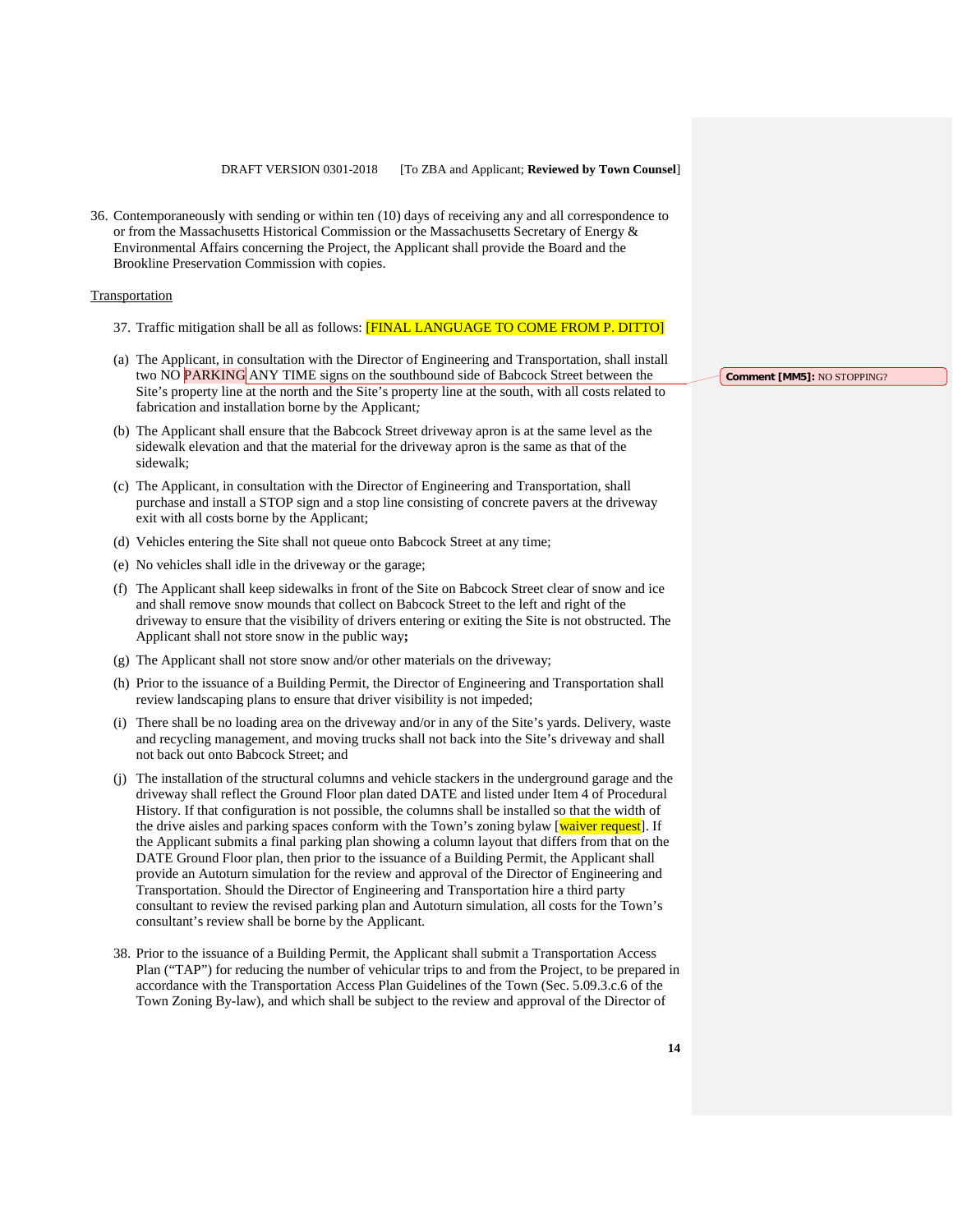Engineering and Transportation. Mitigation measures in the TAP shall include the Applicant (i) providing subsidies for its employees' public transit costs; (ii) providing on-site sale of MBTA passes; (iii) providing no fewer than nine bicycle racks for secure bicycle storage; (iv) publicizing transit options; (v) installing transit screens in the building lobby for use by residents, visitors, and staff, to display the on-time arrival of nearby MBTA buses and trains; and (vi) installing in at least one parking space or 2 percent of the Project's parking spaces, whichever is greater, an electric vehicle charging station and installing at another 15% of the Project's parking spaces with conduit to accommodate the installation of electric vehicle charging stations in the future.

- 39. Prior to the issuance of a Building Permit, the Applicant shall submit an electrical plan for parking areas, subject to the review and approval of both the Director of Engineering and Transportation and the Building Commissioner or their designees, that shows:
- (a) Installation of electric vehicle charging stations as required by this Decision; and
- (b) Conduit to accommodate future installation of electric vehicle charging stations in parking areas as required by this Decision.

#### Ventilation/Air Quality

- 40. The Applicant shall ventilate the partially underground parking garage to control vehicle exhaust and ensure that carbon monoxide levels are in compliance with the State air quality standards and the State Building Code. Any mechanical ventilation equipment shall be maintained in compliance with the Town noise bylaw.
- 41. The Applicant shall install a generator or back-up power system to maintain mechanical ventilation of the partially underground garage during power outages.
- 42. The Applicant shall submit air-quality samples registering air quality at the time the Project's units are 90 percent occupied to the Chief of Environmental Health to ensure that carbon monoxide levels are in compliance with State air quality standards and the State Building Code.

#### Rubbish/Recycling

- 43. Prior to the issuance of a Building Permit, the Applicant shall submit a rubbish/recycling plan and schedule to the Chief of Environmental Health for review and a determination of compliance with Town regulations. Said plan shall include provisions guaranteeing that:
- (a) all rubbish and recyclables generated from the Project shall be shall be picked up together at least twice per week by the Applicant's private waste management service in compliance with all applicable regulations;
- (b) The Project shall provide a trash compactor in a collection room in the garage and a total of four dumpsters each sized at two-cubic yards, for the building rubbish and recycling. Two of the four dumpsters shall be for rubbish, and two of the four dumpsters shall be for recycling.
- (c) The motor of the trash compactor shall have a low decibel rating approved by the Chief of Environmental Health;
- (d) The pick-up location shall be at the garage entrance next to the Project's building. At no time shall rubbish and recycling dumpsters be stored in the Site's driveway;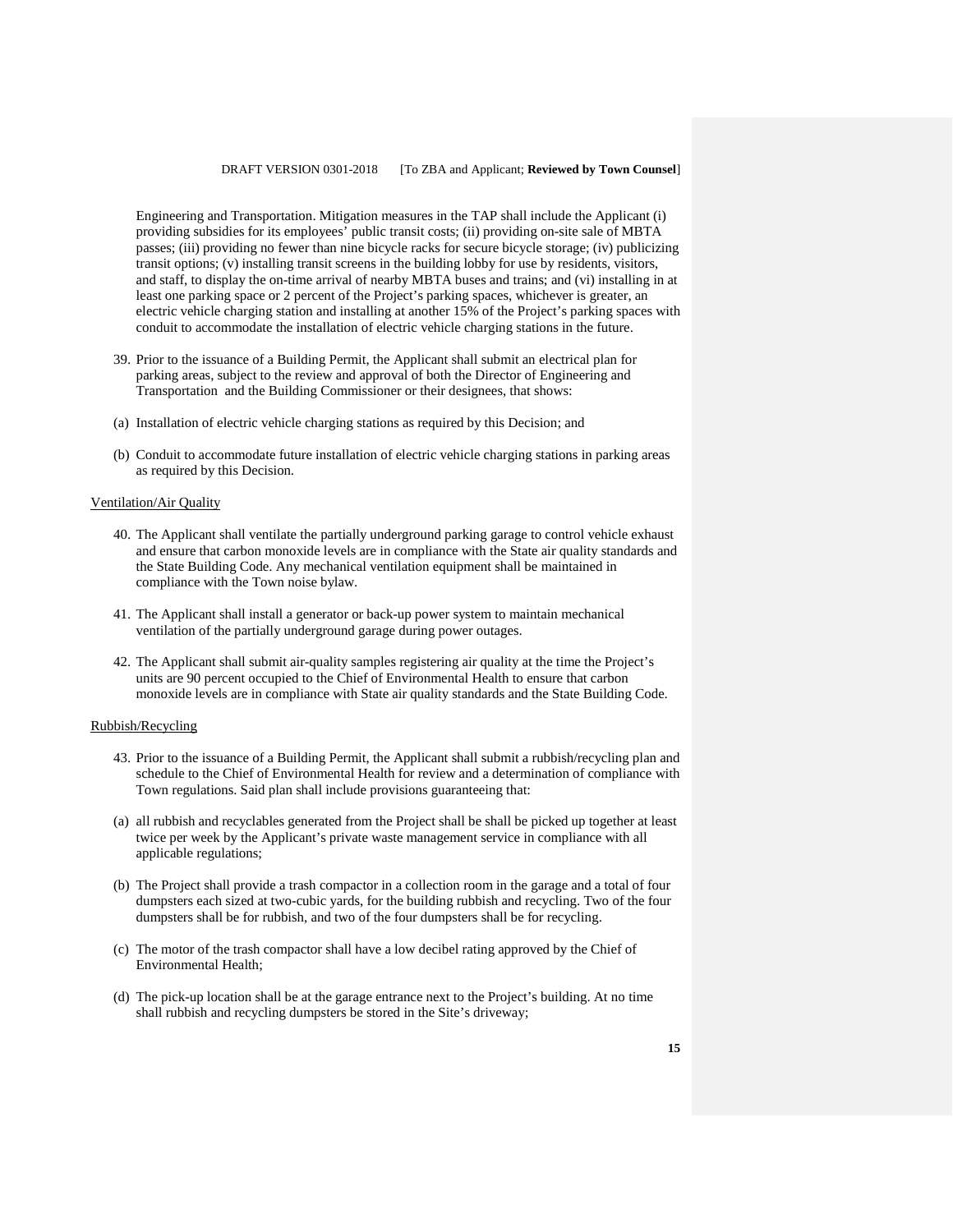- (e) At no time shall trash be stored in either of the Site's front yards or in the public way or along property lines shared with residential abutters;
- (f) Rubbish and recycling dumpsters shall not be stored outside the building footprint between 11 AM and 11 PM on weekdays and weekends; *PAT*
- (g) The private waste management truck shall not back into the Site's driveway for pick-up. The truck shall not back out onto Babcock Street to pick up waste and/or recycling;
- (h) The private waste management truck shall not park on Babcock Street between 7 AM and 9 AM Monday through Friday and 3 PM and 6 PM Monday through Friday.
- (i) Rubbish and recycling collection room in the Project's garage must be maintained in compliance with State Sanitary Code requirements. Separate rooms shall be designed for recycling and trash storage, respectively;
- (j) The trash and recycling collection room in the Project's garage shall be mechanically ventilated to the roof;
- (k) The Applicant shall install noise reducing sheet rock (i.e. quiet rock), or other material that reduces noise impact, from the trash compactor room; and
- (l) The Applicant shall inform the Public Health Department when the Project's residential units are 90 percent occupied so that the Chief of Environmental Health may review and approve the preliminary rubbish/recycling plan for compliance with this Decision.

#### Certificate of Occupancy

- 44. Prior to the issuance of the first Certificate of Occupancy, the Applicant shall submit as-built plans certified by a registered architect to the Building Commissioner for his review and determination of conformance with the approved plans and the Conditions of the Decision.
- 45. Prior to the issuance of the final Certificate of Occupancy for the Project, the Applicant's registered architect and professional engineer shall certify in writing to the Building Commissioner that the Project complies with the Site Plans and the Architectural Plans, including the modifications required by this Decision.
- 46. When fifty (50) percent of the Certificates of Occupancy are issued, the Applicant shall demonstrate to the Building Commissioner that the Project complies with the Town Noise By-Law. Prior to the issuance of the final Certificate of Occupancy, the Applicant shall demonstrate to the Building Commissioner that the Project complies with the Town Noise By-Law.
- 47. After the issuance of the final Certificate of Occupancy and before the Applicant replaces or changes any exterior materials, the Applicant shall submit plans showing replacement materials, colors, and window profiles for the review and approval of the Assistant Director for Regulatory Planning (if they are other than those indicated on the plans listed Conditions 6 and 7), unless the changes are deemed substantial by the Subsidizing Agency pursuant to 760 CMR 56.04(5).

### Infrastructure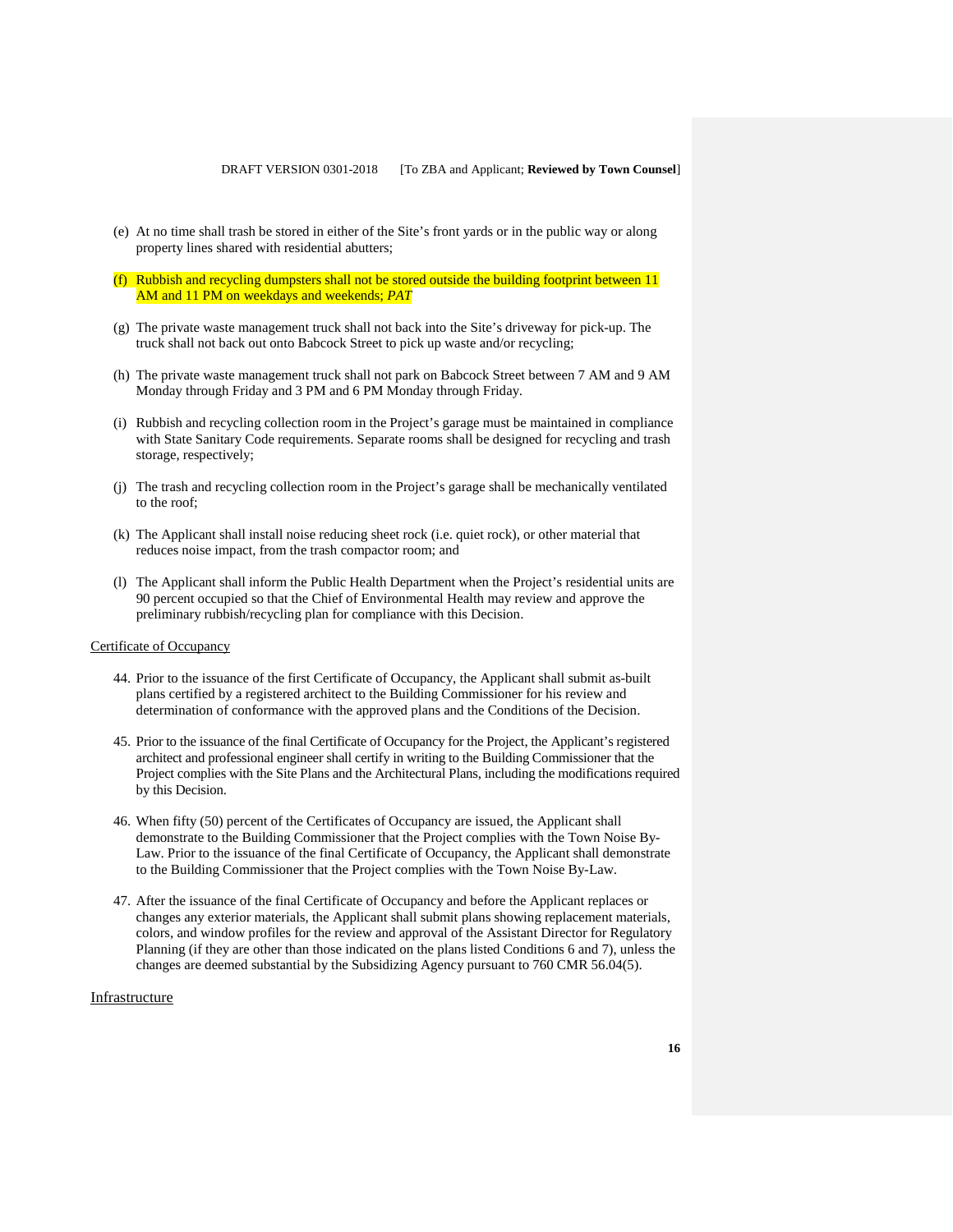- 48. The following portions of the Project shall be and shall remain forever private and the Town shall not have, now or ever, any legal responsibility for their operation, maintenance, repair, or replacement:
- (a) The on-site stormwater management system;
- (b) All sewer, stormwater and water connections, lines and equipment required, from the public way to the buildings;
- (c) All site utilities including domestic water, fire protection, gas if applicable, electric, telephone, and cable systems.
- 49. The Applicant shall operate and maintain all of the foregoing specified in Condition  $\frac{1}{2}$  +  $\frac{48}{2}$  in good working condition and repair at all times at its sole cost.
- 50. After the final Certificate of Occupancy is issued, no additional stormwater and/or wastewater load to the municipal system shall be allowed without the Director of Engineering and Transportation's approval.

#### **Construction**

- 51. During construction, the Applicant shall conform to all local, state, and federal laws regarding air quality, noise, vibration, dust, and blocking of any roads. The Applicant shall at all times use reasonable means to minimize inconvenience to residents and businesses in the general area. The Applicant shall provide the Police Department with the name and 24-hour telephone number for the project manager responsible for construction. The hours for operation of construction equipment, deliveries and personnel are limited to: Monday through Friday (excluding Federal and State holidays) from 7:00 am to 5:00 pm; and Saturday from 8:30 am to 5:00 pm. Any noise or traffic complaints during these hours will be investigated by the appropriate Town agencies and departments.
- 52. During construction and initial leasing, the Applicant may post on Site no more than one temporary sign for the Project, no greater than twenty square feet (20 sf), with the design and location subject to review and approval by the Assistant Director for Regulatory Planning.
- 53. The Applicant shall make all commercially reasonable efforts to ensure that the entire construction period from Commencement of Construction to the date of issuance of the final Certificate of Occupancy shall be no more than thirty (30) months except subject to causes beyond the Applicant's reasonable control. Applicant may seek an extension of the foregoing requirement pursuant to 760 CMR 56.05(11).
- 54. The Applicant shall keep in optimum working order any and all construction equipment that makes sounds.
- 55. Upon the request of the Director of Engineering and Transportation and/or the Building Commissioner, the Applicant shall provide written reports during construction outlining the status of the Project.

#### **General**

56. The provisions of this Comprehensive Permit shall be binding upon the heirs, successors and assigns of the Applicant and the obligations shall run with the land.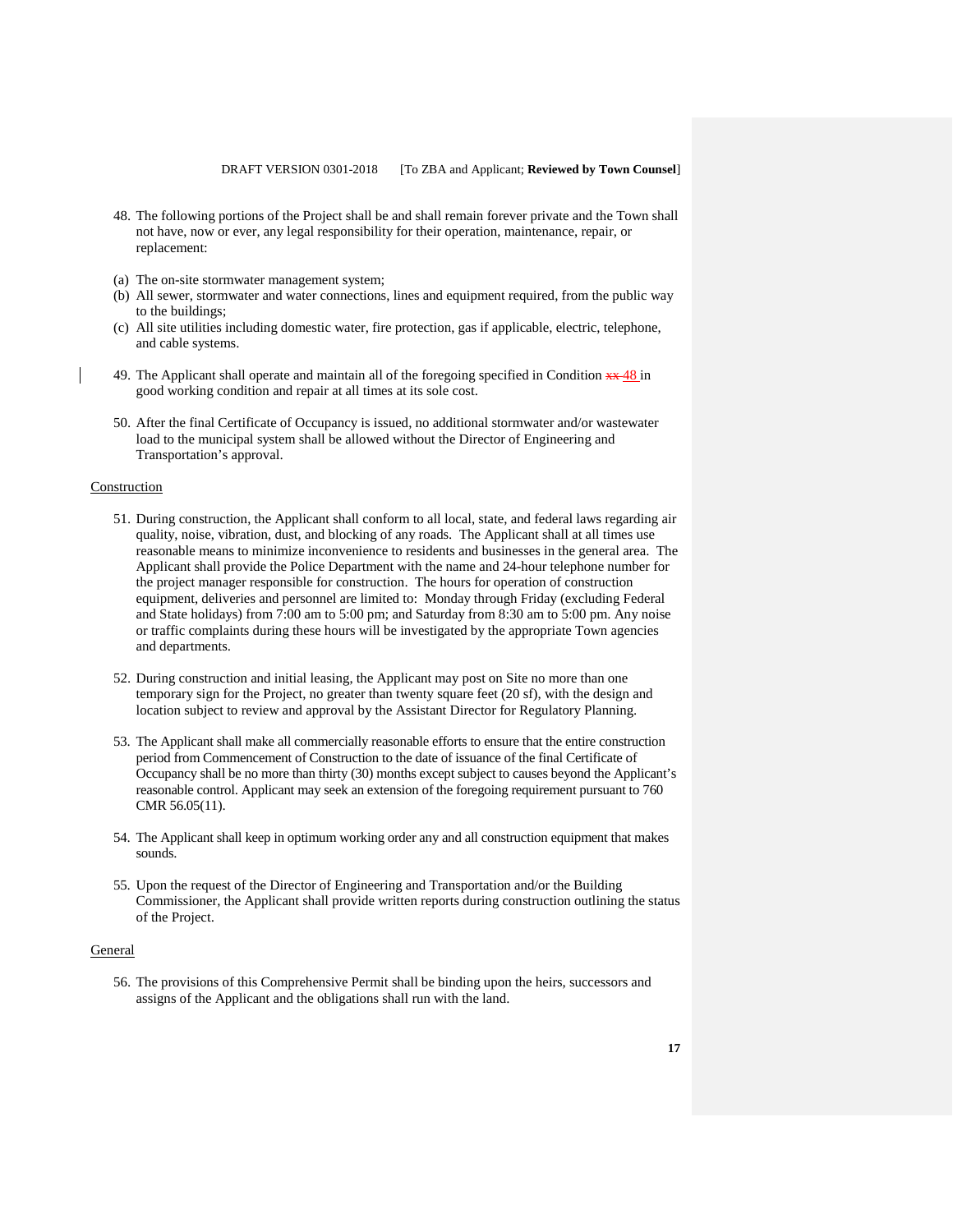- 57. Any reference to Town staff shall be read to include a designee (either other staff member(s) or a consultant) of that person or of the head of the respective Town department or division.
- 58. If any part of this Decision is for any reason held invalid or unenforceable, such invalidity or unenforceability shall not affect the validity of any other portion of this Decision.
- 59. Upon execution by the Board, the the Director of Planning and Community Development or her designee is directed to file this Decision with the Town Clerk and send a copy to the Applicant by certified mail, return receipt requested.
- 60. Any person aggrieved by this Decision may appeal pursuant to M.G.L. c.40B, Sec. 21.
- 61. This Comprehensive Permit shall expire if construction is not commenced within three (3) years from the date this Decision becomes final as provided in 760 CMR 56.05(12)(c), subject to the tolling provisions of 760 CMR 56.05(12)(c). For purposes of this paragraph only, Commencement of Construction is defined as the construction of the foundation of at least one of the Project's buildings. The Applicant may apply to the Board for extensions of this Comprehensive Permit in accordance with 760 CMR 56.05(12)(c).
- 62. If the Applicant revises any of the Plans, it shall present the revised plans to the Board in accordance with 760 CMR 56.05(11).
- 63. This Comprehensive Permit may be transferred by the Applicant only upon compliance with the requirements of 760 CMR 56.05(12)(b).
- 64. All utilities shall be underground.
- 65. Applicant shall pay for the Town's cost of police and fire details for the Project, in accordance with the Town's standard practices.
- 66. All Conditions in this Decision are to be interpreted and enforced to the extent permitted by M.G.L. c.40B and the Regulations.
- 67. Prior to thirty (30) days subsequent to the end of all applicable appeal periods, the Applicant shall record this Decision in the Norfolk County Registry of Deeds and shall provide the Board and the Building Commissioner with a copy of this Decision endorsed with the applicable recording information.
- 68. There shall be no structures or buildings or paved surfaces on the Site other than those shown on the Site Plans. Notwithstanding the foregoing, insubstantial changes to the Project, as determined by the Board in accordance with 760 CMR 56.05(11), shall be allowed.

## Summary of Pre-Building Permit Review [Finalize last]

- 69. Prior to issuance of a Building Permit, the Applicant shall demonstrate to the satisfaction of the Building Commissioner that:
- (a) Final site plans and architectural plans have been reviewed and approved by the Assistant Director for Regulatory Planning in accordance with Conditions x and x.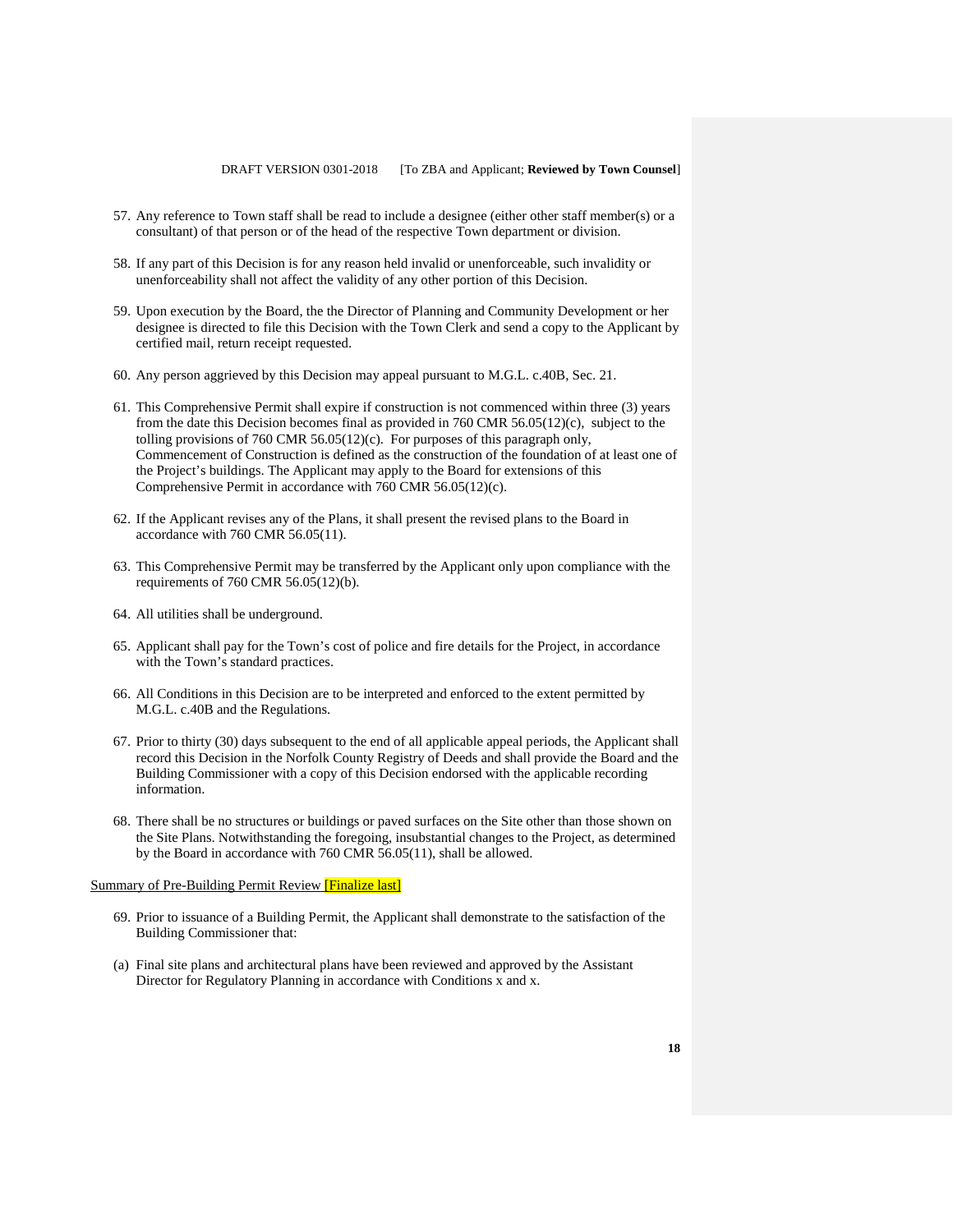- (b) The Director of Engineering and Transportation has reviewed and approved the final site and lighting plans in accordance with Conditions x and x; the final stormwater management and drainage plans in accordance with Condition 10; the water, stormwater and sewage facility designs in accordance with Conditions x and x; the erosion control plans in accordance with Condition x; the pavement surfaces in accordance with Condition 65; and all other items requiring review, verification, or approval by or to the satisfaction of the Director of Engineering and Transportation as listed in these Conditions.
- (c) It has paid all fees and funded all improvements required pursuant to Condition xx, and if applicable, Condition xx.
- (d) It has initiated and participated in a pre-construction meeting to discuss the proposed construction schedule with its contractor and the Town, including but not limited to the Building Commissioner, Director of Engineering and Transportation, and the Fire Chief.
- (e) All required local, state and federal approvals and permits have been obtained and it has obtained Final Approval from the Subsidizing Agency as provided in 760 CMR 56.05(8)(c)(2) and (3).
- (f) The Building Commissioner has approved the Construction Management Plan (Condition xx).
- (g) The Chief of Environmental Health has reviewed and approved the rubbish and recycling plan in accordance with Condition xx.
- (h) The Subsidizing Agency has granted the Subsidy as provided in  $760$  CMR  $56.05(8)(c)(1)$ .
- (i) The Fire Chief or his designee has reviewed and approved the final site plan in accordance with Condition xx.
- (j) The Town Arborist has reviewed a plan to protect existing street trees or add new street trees in accordance with Condition 9.
- (k) The Town Arborist has reviewed the Revised Tree Protection Zone and xx in accordance with Conditions xx and xx.
- (l) The Building Commissioner and the Chief of Environmental Health have reviewed and approved the design of the ventilation system in accordance with Conditions xx and xx.
- (m) The Applicant has provided proof to the Director of Planning and Community Development that the age-related deed restriction was filed with the Norfolk County Registry of Deeds in accordance with Condition xx.

*[LAST PAGE FOLLOWS]*